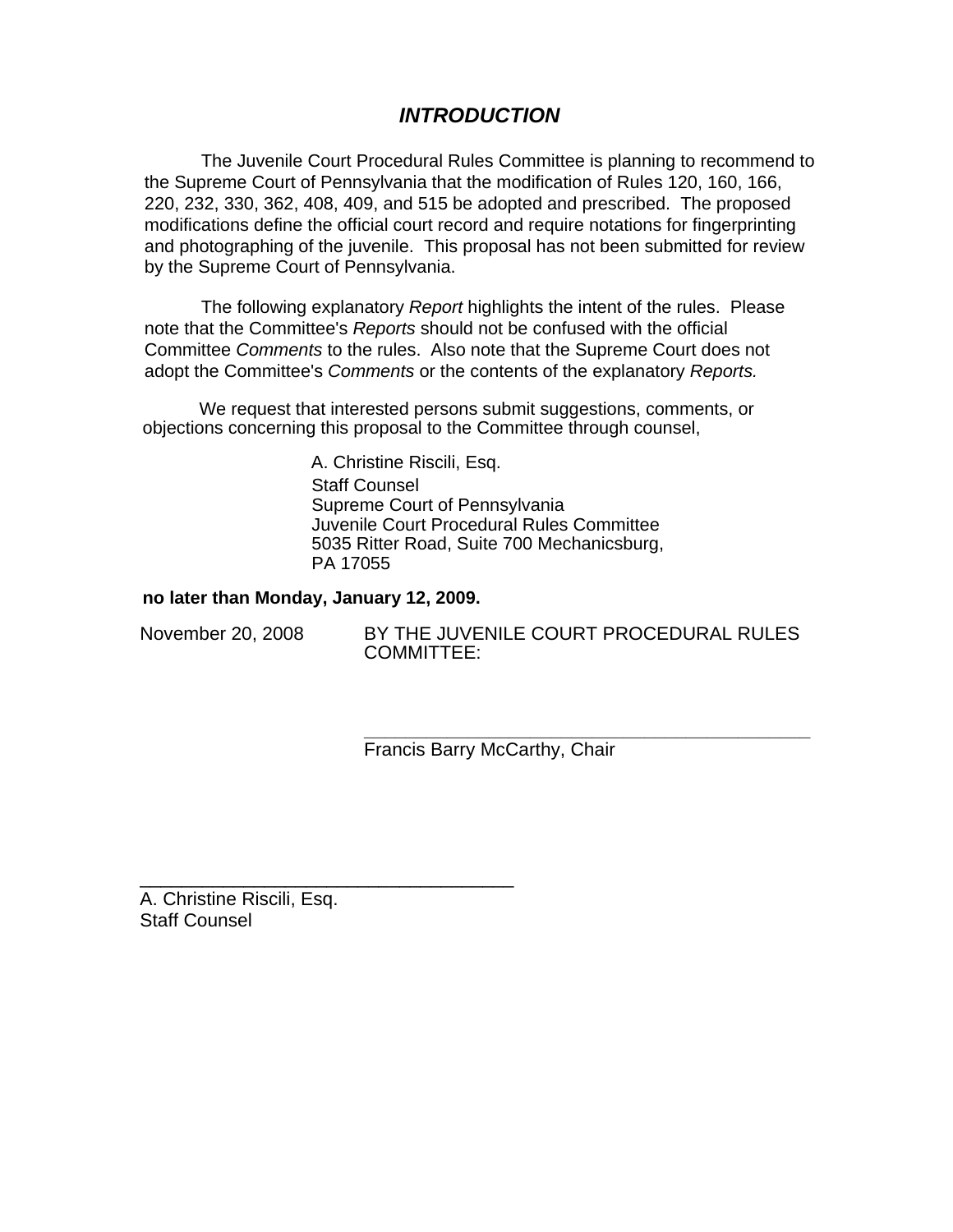## *EXPLANATORY REPORT*

### **RULE 120 - DEFINITIONS**

The Committee is proposing a new definition for "official court record." This will alleviate any confusion between the official court record and those records kept by the juvenile probation office. This definition also provides clarification that the clerk of courts is the keeper of the record. These clarifications are important so when an appeal is taken, the official court record is clearly defined.

The "official juvenile court file" in the definition of "clerk of courts" was relabeled "official court record" to correspond with its new definition.

### **RULE 160 - INSPECTION OF JUVENILE FILE/RECORDS**

In paragraph (A), the "official court record" replaced "all files and records of the court in a proceeding, including the juvenile court file as provided in Rule 166" to correspond with the new definition.

The *Comment* was also modified to reflect that the official court record does not include the confidential files and records maintained by the juvenile probation office.

### **RULE 166 - MAINTAINING RECORDS IN THE CLERK OF COURTS**

This rule was modified to reflect the new definition of "official court record."

### **RULE 220 - PROCEDURES IN CASES COMMENCED BY ARREST WITHOUT WARRANT**

The *Comment* has been modified to include the Juvenile Act references for the taking of fingerprints and photographs and forwarding them to the Central Repository.

### **RULE 232 - CONTENTS OF WRITTEN ALLEGATION AND RULE 330 - PETITION: FILING, CONTENTS, FUNCTION**

The written allegation and the petition were modified to include a reference as to whether fingerprints or photographs have been taken. This requirement will alert the juvenile probation officer or the court if they have been taken.

## **RULE 362 - REQUIREMENTS OF THE SUMMONS & RULE 409 - ADJUDICATION OF DELINQUENCY**

If fingerprints or photographs have not been taken, the court must order them to be taken as required by the Juvenile Act. *See* 42 Pa.C.S. § 6308.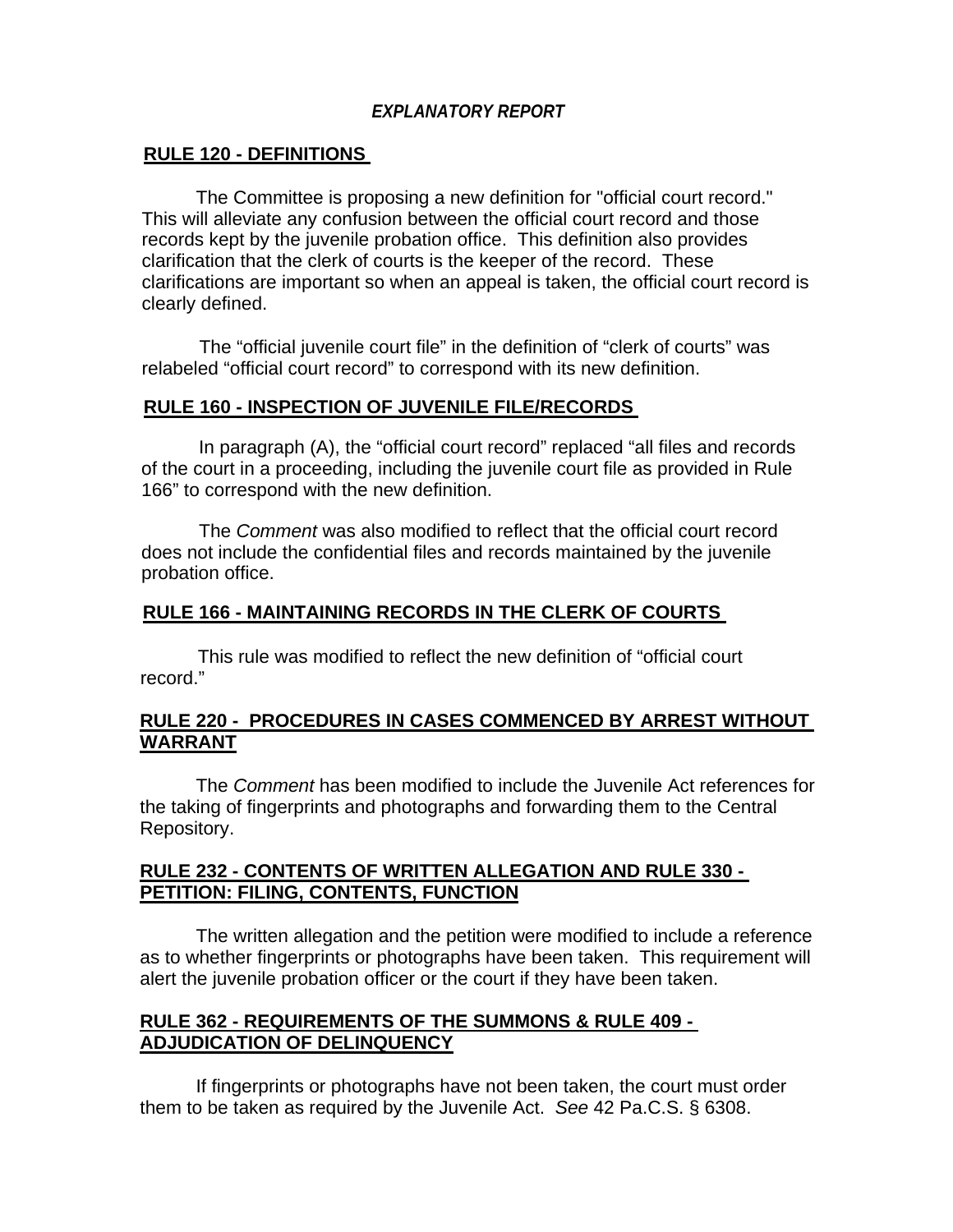## **RULE 408 - RULING ON OFFENSES, RULE 409 - ADJUDICATION OF DELINQUENCY & RULE 515 - DISPOSITIONAL ORDER**

If the courts find that the juvenile did not commit ALL of the alleged delinquent acts pursuant to Rule 408(B) or the juvenile is not in need of treatment, supervision, or rehabilitation pursuant to Rule 409(A), the court must order the destruction of the fingerprints and photographs pursuant to 42 Pa.C.S. § 6341(a) and the records pursuant to 18 Pa.C.S. § 9123(a)(1) and Rule 172.

If the court does find that the juvenile committed at least one of the offenses petitioned, there is no destruction of the fingerprints, photographs, or records.

If the court finds the juvenile is in need of treatment, supervision, or rehabilitation and fingerprints and photographs have not been taken, the court must order that they are taken and forwarded to the Central Repository pursuant to the statutory requirements.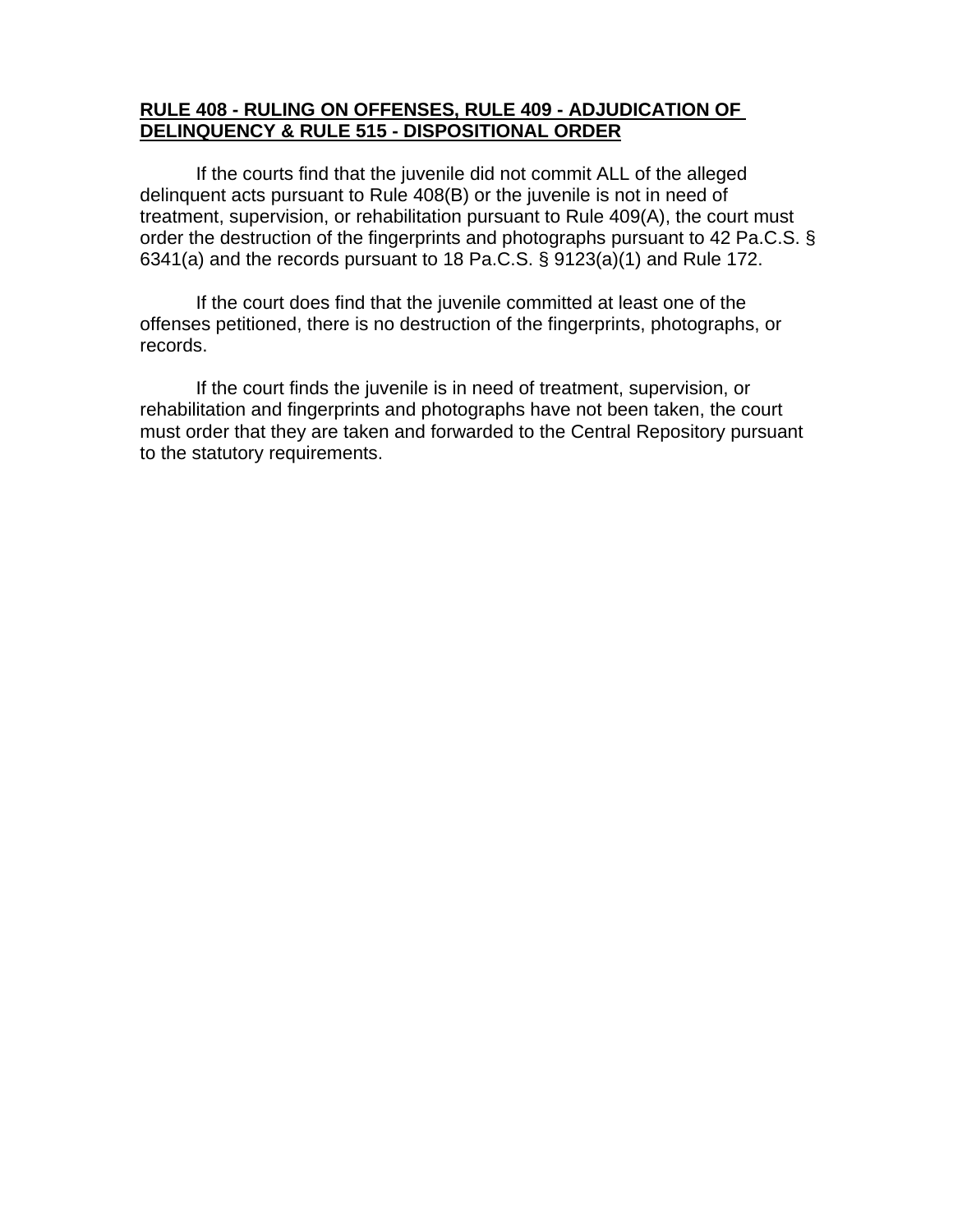## **RULE 120. DEFINITIONS**

ADULT is any person, other than a juvenile, eighteen years old or older.

AFFIANT is any responsible person, capable of taking an oath, who signs, swears to, affirms, or when permitted by these rules, verifies a written allegation and appreciates the nature and quality of that person's act.

CLERK OF COURTS is that official in each judicial district who has the responsibility and function under state law and local practice to maintain the official **[juvenile court file] court record** and docket, without regard to that person's official title.

COURT is the Court of Common Pleas, a court of record, which is assigned to hear juvenile delinquency matters. Court shall include masters when they are permitted to hear cases under these rules and magisterial district judges when issuing an arrest warrant pursuant to Rule 210. Juvenile Court shall have the same meaning as Court.

DETENTION FACILITY is any facility, privately or publicly owned and operated, designated by the court and approved by the Department of Public Welfare to detain a juvenile temporarily. The term detention facility, when used in these rules, shall include shelter-care.

GUARDIAN is any parent, custodian, or other person who has legal custody of a juvenile, or person designated by the court to be a temporary guardian for purposes of a proceeding.

INTAKE STAFF is any responsible person taking custody of the juvenile on behalf of the court, detention facility, or medical facility.

ISSUING AUTHORITY is any public official having the power and authority of a magistrate, a Philadelphia bail commissioner, or a Magisterial District Judge.

JUVENILE is a person who has attained ten years of age and is not yet twentyone years of age who is alleged to have committed a delinquent act before reaching eighteen years of age.

LAW ENFORCEMENT OFFICER is any person who is by law given the power to enforce the law when acting within the scope of that person's employment.

MASTER is an attorney with delegated authority to hear and make recommendations for juvenile delinquency matters. Master has the same meaning as hearing officer.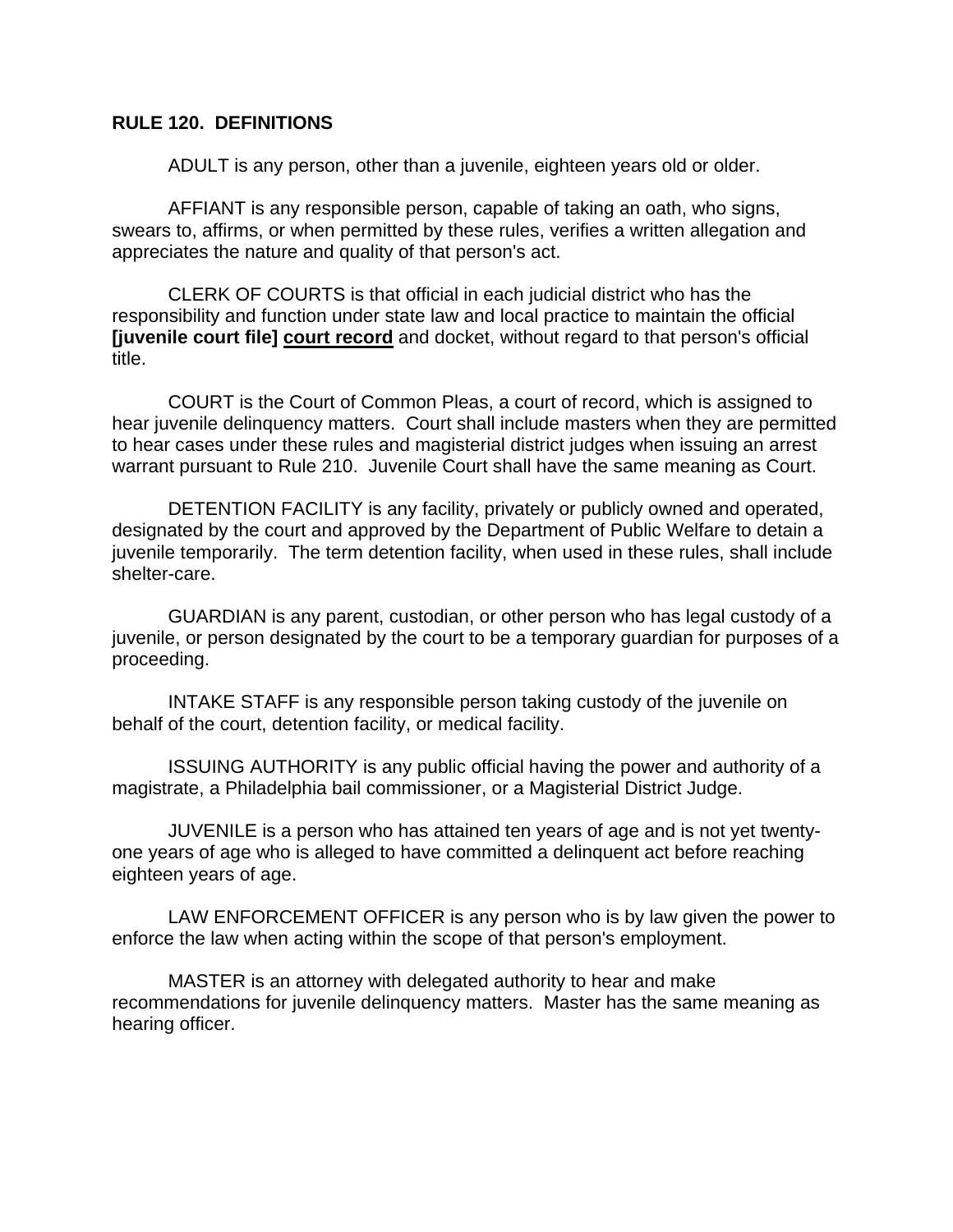MEDICAL FACILITY is any hospital, urgent care facility, psychiatric or psychological ward, drug and alcohol detoxification or rehabilitation program, or any other similar facility designed to treat a juvenile medically or psychologically.

MINOR is any person, other than a juvenile, under the age of eighteen.

### **OFFICIAL COURT RECORD is the juvenile court file maintained by the clerk of courts which contains all filed original records, papers, orders, court notices, docket entries, other legal documents, and other court designated documents in each juvenile case.**

ORDINANCE is a legislative enactment of a political subdivision.

PARTIES are the juvenile and the Commonwealth.

PENAL LAWS include all statutes and embodiments of the common law, which establish, create, or define crimes or offenses, including any ordinances that may provide for placement in a juvenile facility upon a finding of delinquency or upon failure to pay a fine or penalty.

PETITION is a formal document by which an attorney for the Commonwealth or the juvenile probation officer alleges a juvenile to be delinquent.

PETITIONER is an attorney for the Commonwealth or a juvenile probation officer, who signs, swears to, affirms, or verifies and files a petition.

PLACEMENT FACILITY is any facility, privately or publicly owned and operated, that identifies itself either by charter, articles of incorporation or program description, to receive delinquent juveniles as a case disposition. Placement facilities include, but are not limited to, residential facilities, group homes, after-school programs, and day programs, whether secure or non-secure.

POLICE OFFICER is any person, who is by law given the power to arrest when acting within the scope of the person's employment.

POLITICAL SUBDIVISION shall mean county, city, township, borough, or incorporated town or village having legislative authority.

PROCEEDING is any stage in the juvenile delinquency process occurring once a written allegation has been submitted.

RECORDING is the means to provide a verbatim account of a proceeding through the use of a court stenographer, audio recording, audio-visual recording, or other appropriate means.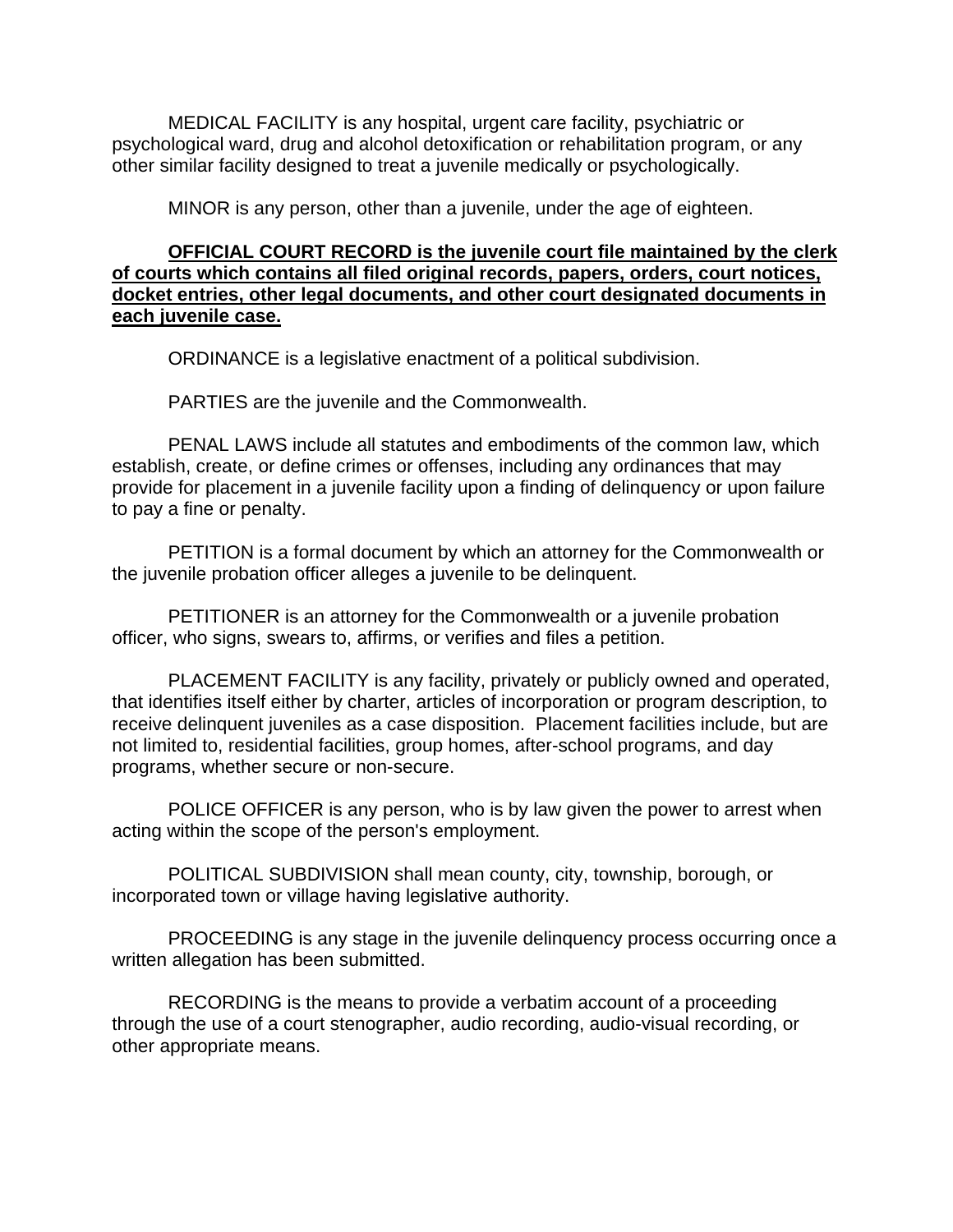VERIFICATION is a written statement made by a person that the information provided is true and correct to that person's personal knowledge, information, or belief and that any false statements are subject to the penalties of the Crimes Code, 18 Pa.C.S. § 4904, relating to unsworn falsification to authorities.

WRITTEN ALLEGATION is the document that is completed by a law enforcement officer or other person that is necessary to allege a juvenile has committed an act of delinquency.

#### **COMMENT**

### **"Clerk of courts" is the person given the power under state and local law to maintain the official court record.** *See* **Rule 166 for additional responsibilities of the clerk of courts.**

Under the term "court," to determine if masters are permitted to hear cases, see Rule 187. See Rule 210 for the power of magisterial district judges to issue arrest warrants.

**The "official court record" is to contain all filed legal documents, original records, papers, orders, court notices, and docket entries in each case. The court may also designate any document to be a part of the record. It does not include items contained in juvenile probation's reports and files unless they are made a part of the official record by being filed with the clerk of courts.**

Neither the definition of "law enforcement officer" nor the definition of "police officer" gives the power of arrest to any person who is not otherwise given that power by law.

A "petition" and a "written allegation" are two separate documents and serve two distinct functions. A "written allegation" is the document that initiates juvenile delinquency proceedings. Usually, the "written allegation" will be filed by a law enforcement officer and will allege that the juvenile has committed a delinquent act that comes within the jurisdiction of the juvenile court. This document may have been formerly known as a "probable cause affidavit," "complaint," "police paper," "charge form," "allegation of delinquency," or the like. Once this document is submitted, a preliminary determination of the juvenile court's jurisdiction is to be made. Informal adjustment and other diversionary programs may be pursued. If the attorney for the Commonwealth or the juvenile probation officer determines that formal juvenile court action is necessary, a petition is then filed.

For definition of "delinquent act," see 42 Pa.C.S. § 6302.

*Official Note:* Rule 120 adopted April 1, 2005, effective October 1, 2005. Amended December 30, 2005, effective immediately. Amended March 23, 2007, effective August 1, 2007. Amended February 26, 2008, effective June 1, 2008.

#### *Committee Explanatory Reports:*

Final Report explaining the amendments to Rule 120 published with the Court's Order at 36 Pa.B. 187 (January 14, 2006). Final Report explaining the amendments to Rule 120 published with the Court's Order at 37 Pa.B. 1485 (April 7, 2007). Final Report explaining the amendments to Rule 120 published with the Court's Order at 38 Pa.B. 1142 (March 8, 2008).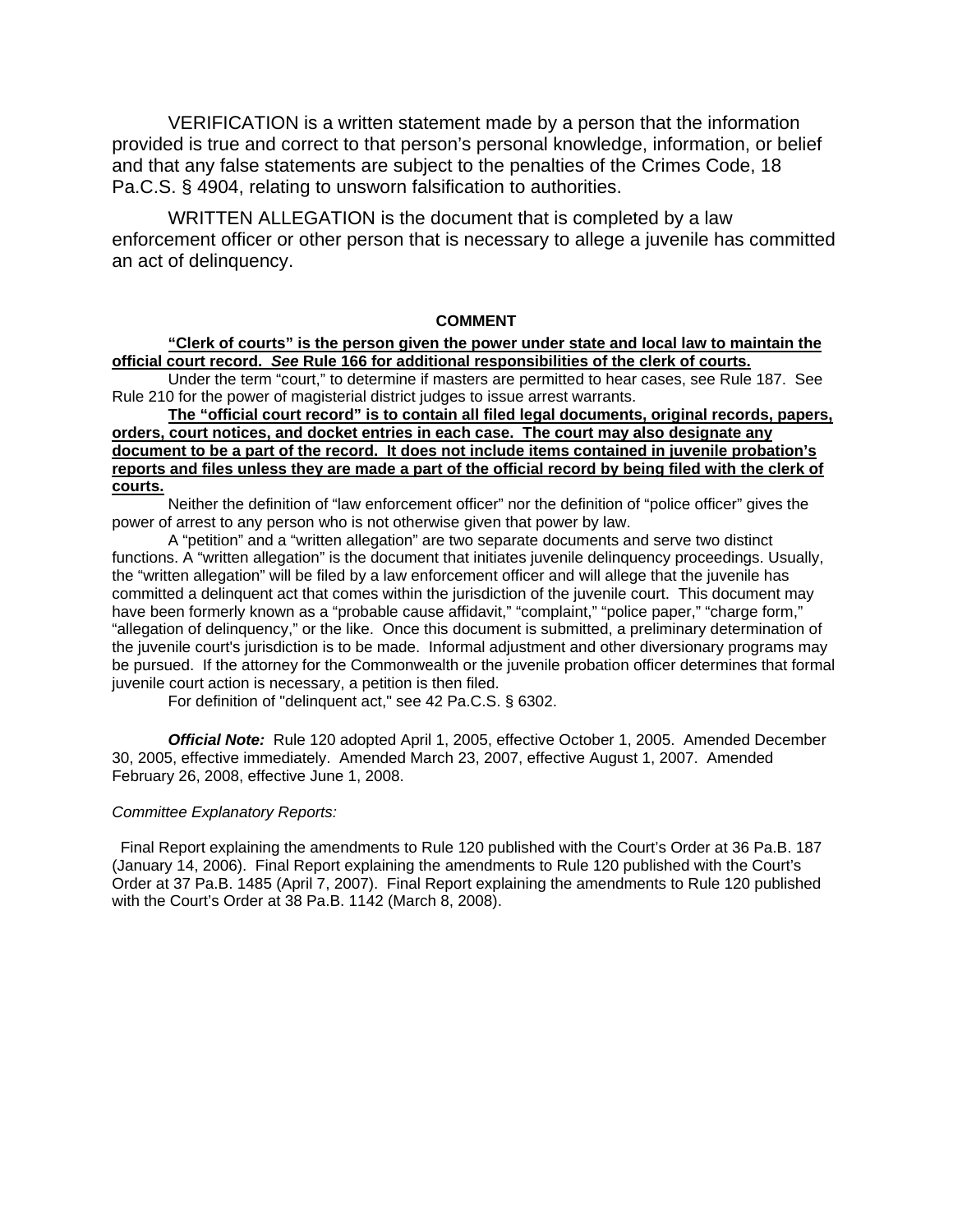# **RULE 160. INSPECTION OF JUVENILE FILE/RECORDS**

- A. **General Rule. [All files and records of the court in a proceeding, including the juvenile court file as provided in Rule 166, are] The official court record is only**  open to inspection **[only]** by:
	- 1) the judges, masters, juvenile probation officers, and staff of the court;
	- 2) the attorney for the Commonwealth, the juvenile's attorney, and the juvenile, but the persons in this category shall not be permitted to see reports revealing the names of confidential sources of information, except in the discretion of the court;
	- 3) a public or private agency or institution providing supervision or having custody of the juvenile under order of the court;
	- 4) a court and its probation officers and other officials or staff and the attorney for the defendant for use in preparing a pre-sentence report in a criminal case in which the defendant is convicted and the defendant previously was adjudicated delinquent;
	- 5) a judge or issuing authority for use in determining bail, provided that such inspection is limited to orders of delinquency adjudications and dispositions, orders resulting from dispositional review hearings, and histories of bench warrants and escapes;
	- 6) the Administrative Office of Pennsylvania Courts;
	- 7) officials of the Department of Corrections or a state correctional institution or other penal institution to which an individual who was previously adjudicated delinquent in a proceeding under the Juvenile Act has been committed, but the persons in this category shall not be permitted to see reports revealing the names of confidential sources of information contained in social reports, except in the discretion of the court;
	- 8) a parole board, court**,** or county probation official in considering an individual who was previously adjudicated delinquent in a proceeding under the Juvenile Act, but the persons in this category shall not be permitted to see reports revealing the names of confidential sources of information contained in social reports, except in the discretion of the court;
	- 9) the judges, juvenile probation officers, and staff of courts of other jurisdictions when necessary for the discharge of their official duties;
	- 10) the State Sexual Offenders Assessment Board for use in completing assessments; and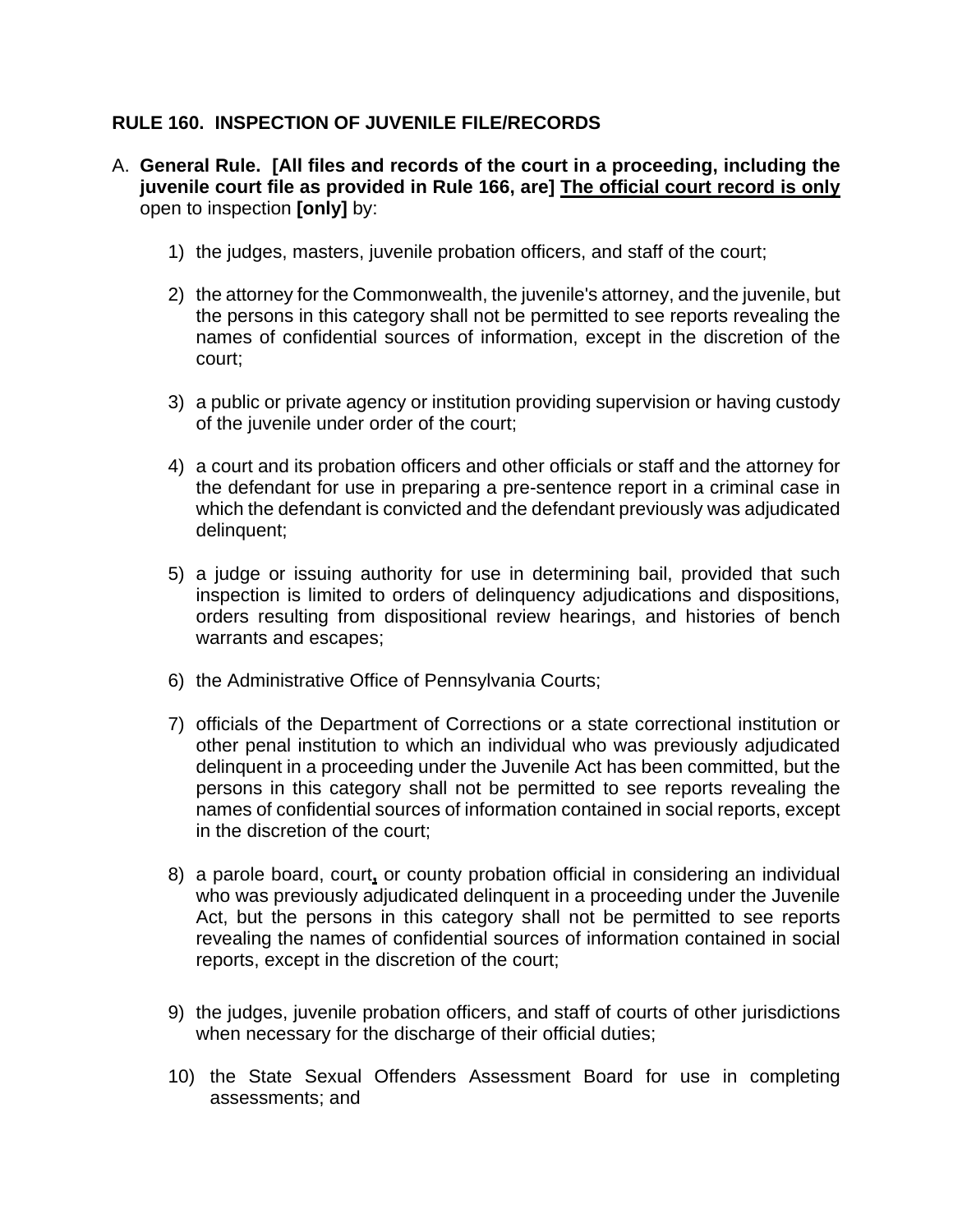- 11) with leave of court, any other person, agency, or institution having a legitimate interest in the proceedings or in the work of the unified judicial system.
- B. **Public availability.** Upon request, a public document shall be created by the clerk of courts if the case is designated eligible for public inspection pursuant to Rule 330 or 515.
	- 1) For cases deemed eligible pursuant to Rule 330, the public document shall contain only the following information:
		- a) the juvenile's name;
		- b) the juvenile's age;
		- c) the juvenile's address; and
		- d) the offenses alleged in the juvenile's petition.
	- 2) For cases deemed eligible pursuant to Rule 515, the public document shall contain only the following information:
		- a) the juvenile's name;
		- b) the juvenile's age;
		- c) the juvenile's address;
		- d) the offenses alleged in the juvenile's petition;
		- e) the adjudication on each allegation; and
		- f) the disposition of the case.

### **COMMENT**

*See* the Juvenile Act, 42 Pa.C.S. § 6307, for the statutory provisions on inspection of the juvenile's file and 42 Pa.C.S. § 6352.1 for disclosure of treatment records.

*See* **Rule 120 for definition of the "official court record."**

This rule is meant to include the contents of the juvenile court file as described in Rule 166 **[and the contents of the juvenile probation records or reports]**. **[Juvenile probation records or reports, include, but are not limited to, social summaries, psychological and psychiatric evaluations, personal histories, school records and reports, mental health histories and reports, drug and alcohol evaluations, and placement facility records and reports.]** 

When delinquency proceedings are commenced pursuant to Rule 200(4), the entire criminal court file is to be transferred with the case to juvenile court. This criminal case file is now the juvenile court file and the disclosure requirements of this rule apply.

 Under Paragraph (B), there is one document for each eligible case that is open for public inspection. The public document should be clearly marked for employees of the clerks of courts' office as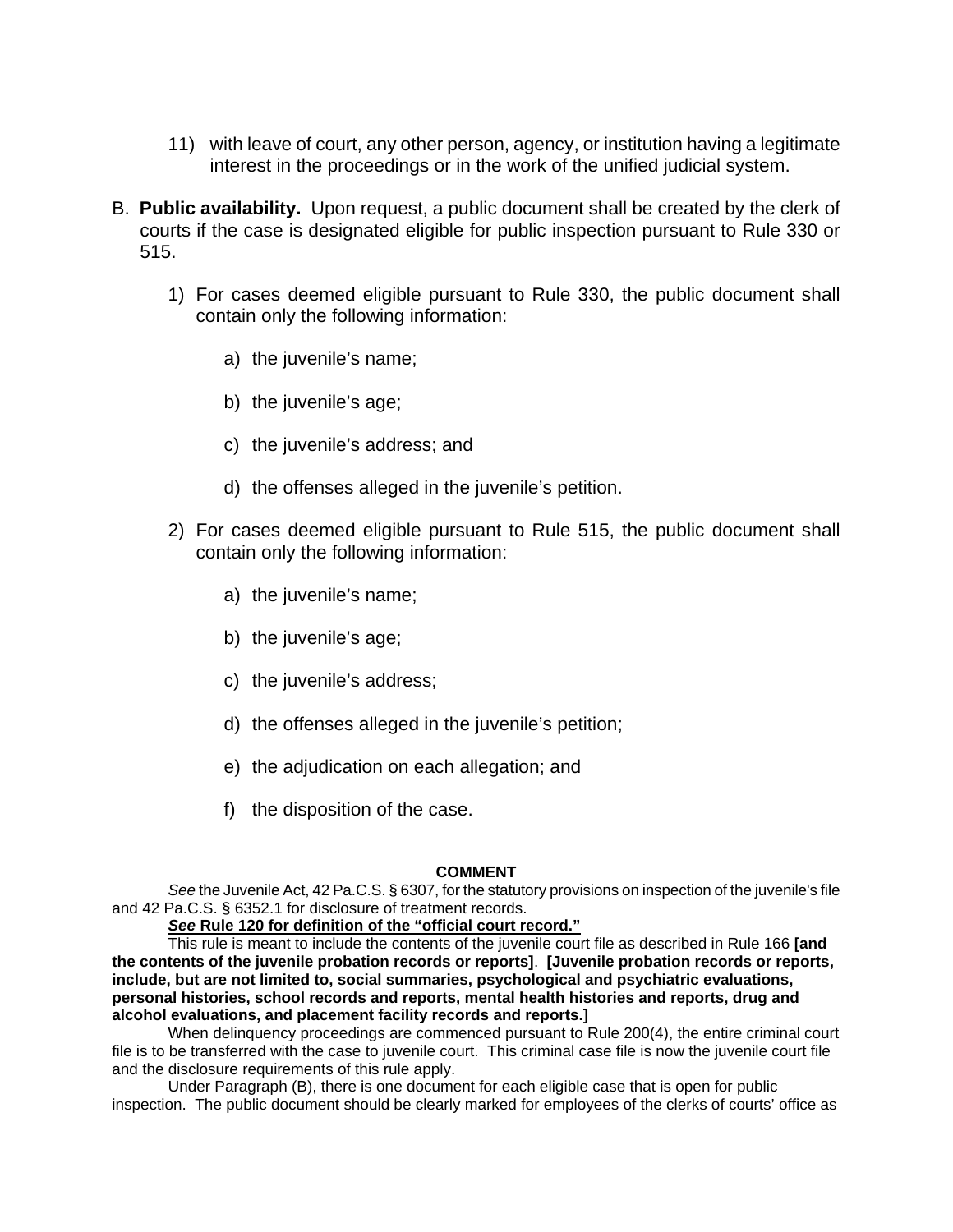the only document available for inspection by the general public. All other information contained in the juvenile court file is not open for public inspection but only open to inspection to the persons enumerated in paragraph (A).

*See* Rule 330 for designation of public availability status in the juvenile petition. *See* Rule 515 for designation of public availability status in the dispositional order.

**Official Note:** Rule 160 adopted April 1, 2005, effective October 1, 2005; amended December 30, 2005, effective immediately. Amended August 20, 2007, effective December 1, 2007. Amended May 12, 2008, effective immediately.

#### *Committee Explanatory Reports:*

Final Report explaining the provisions of Rule 160 published with the Court's Order at 35 Pa.B. 2214 (April 16, 2005). Final Report explaining the revisions of Rule 160 published with the Court's Order at 36 Pa.B. 186 (January 14, 2006). Final Report explaining the amendments to Rule 160 published with the Court's Order at 37 Pa.B.4866 (September 8, 2007). Final Report explaining the amendments to Rule 160 published with the Court's Order at 38 Pa.B. 2360 (May 12, 2008).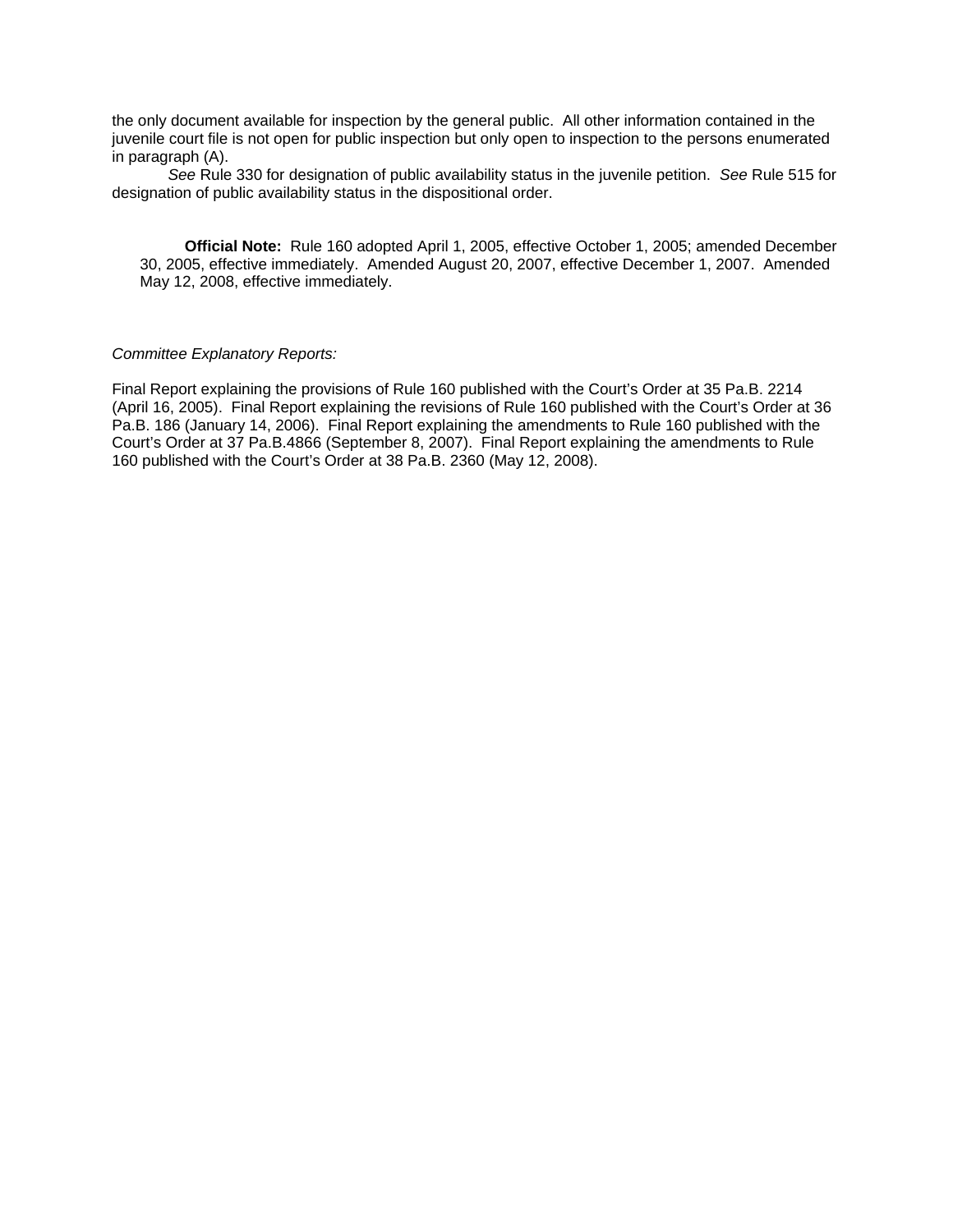## **RULE 166. MAINTAINING RECORDS IN THE CLERK OF COURTS**

- A. **Generally.** The juvenile court file **is the official court record and** shall contain all **filed**  original records, papers, **[and]** orders**, [filed, copies of all]** court notices, **[and]** docket entries**, and other court designated documents**. These records shall be maintained by the clerk of courts and shall not be taken from the custody of the clerk of courts without order of the court.
- B. **Docket entries.** The clerk of courts shall maintain a list of docket entries: a chronological list, in electronic or written form, of documents and entries in the juvenile court file and of all proceedings in the case. The clerk of courts shall make docket entries at the time the information is made known to the clerk.
- C. **Contents of docket entries.** The docket entries shall include, at a minimum, the following information:
	- 1) the juvenile's name, last known address, date of birth, if known;
	- 2) the names and addresses of all attorneys who have appeared or entered an appearance, the date of the entry of appearance(s), and the date of any withdrawal of appearance(s);
	- 3) notations concerning all papers filed with the clerk, including all court notices, appearances, admissions, motions, orders, findings and adjudications, and dispositions, briefly showing the nature and title, if any, of each paper filed, writ issued, and motion made, and the substance of each order or disposition of the court and of the returns showing execution of process;
	- 4) notations concerning motions made orally or orders issued orally in the courtroom when directed by the court;
	- 5) a notation of every judicial proceeding, continuance, and disposition;
	- 6) the location of exhibits made part of the record during the proceedings; and
	- 7) a) the date of receipt in the clerk's office of the order or court notice;
		- b) the date appearing on the order or court notice; and
		- c) the date and manner of service of the order or court notice; and
	- 8) all other information required by Rule 345.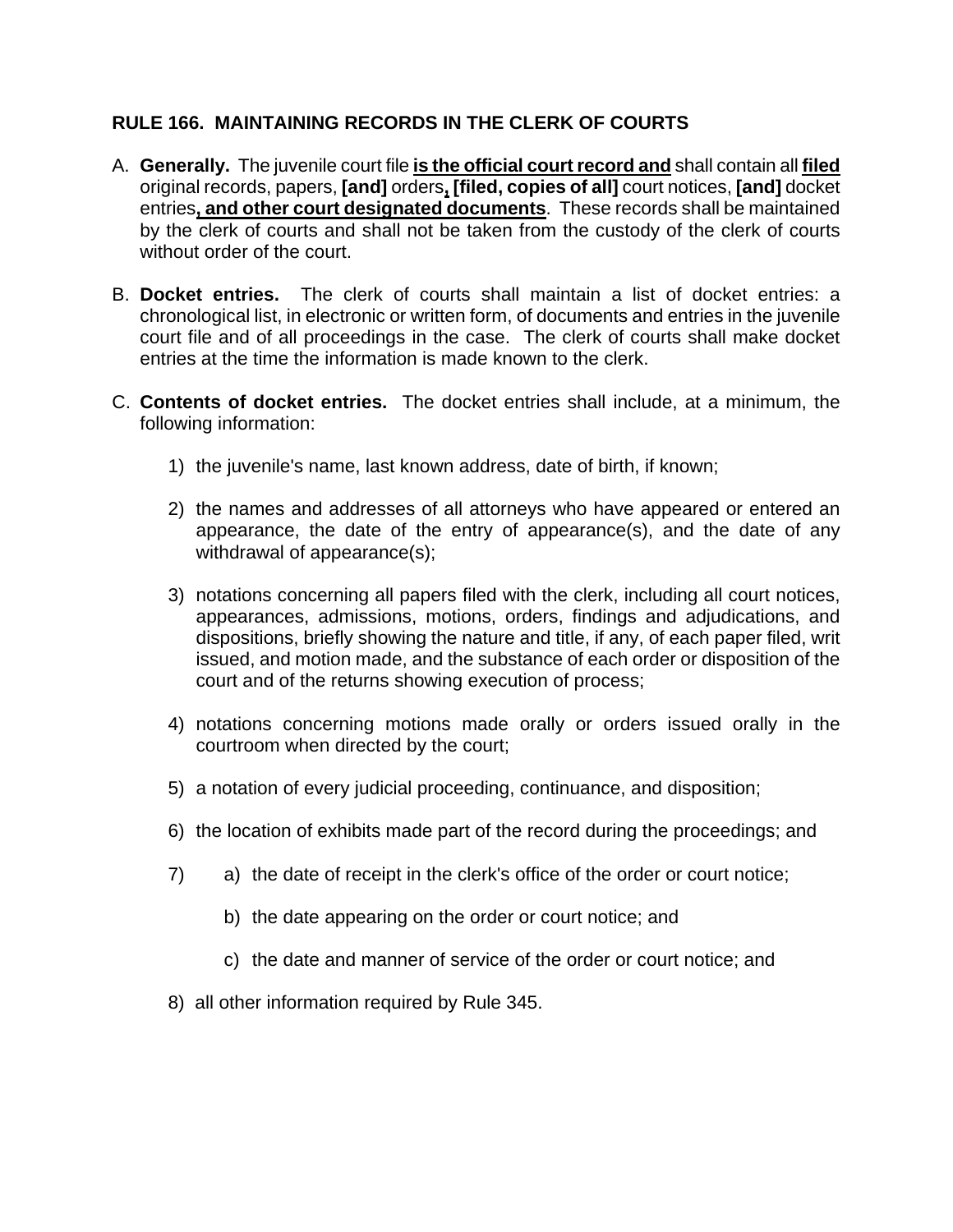#### **COMMENT**

This rule sets forth the mandatory contents of the list of docket entries and the juvenile court file. This is not intended to be an exhaustive list of what is required to be recorded in the docket entries. The judicial districts may require additional information to be recorded in a case or in all cases.

The list of docket entries is a running record of all information related to any action in a juvenile case in the court of common pleas of the clerk's county, such as dates of filings, of orders, and of court proceedings, including hearings conducted by masters. Nothing in this rule is intended to preclude the use of automated or other electronic means for time stamping or making docket entries.

This rule applies to all proceedings in the court of common pleas, including hearings conducted by masters, at any stage of the delinquency case.

This rule is not intended to include items contained in the juvenile probation records or reports. *See*  Rule 160 (Inspection of Juvenile File/Records) and its *Comment* for items contained in juvenile probation records or reports.

The practice in some counties of creating the list of docket entries only if an appeal is taken is inconsistent with this rule.

The requirement of paragraph (C)(2) that all attorneys and their addresses be recorded makes certain there is a record of all attorneys who have appeared for any juvenile in the case. The requirement also ensures that attorneys are served as required by Rules 167 and 345. *See also* Rule 345(C) concerning certificates of service.

In those cases in which the attorney has authorized receiving service by facsimile transmission or electronic means, the docket entry required by paragraph (C)(2) is to include the facsimile number or electronic address.

Paragraph (C)(4) recognizes that occasionally disposition of oral motions presented in open court should be reflected in the docket, such as motions and orders related to omnibus motions as provided in Rule 346.

**Official Note:** Rule 166 adopted April 1, 2005, effective October 1, 2005.

#### *Committee Explanatory Reports:*

Final Report explaining the provisions of Rule 166 published with the Court's Order at 35 Pa.B. 2214 (April 16, 2005)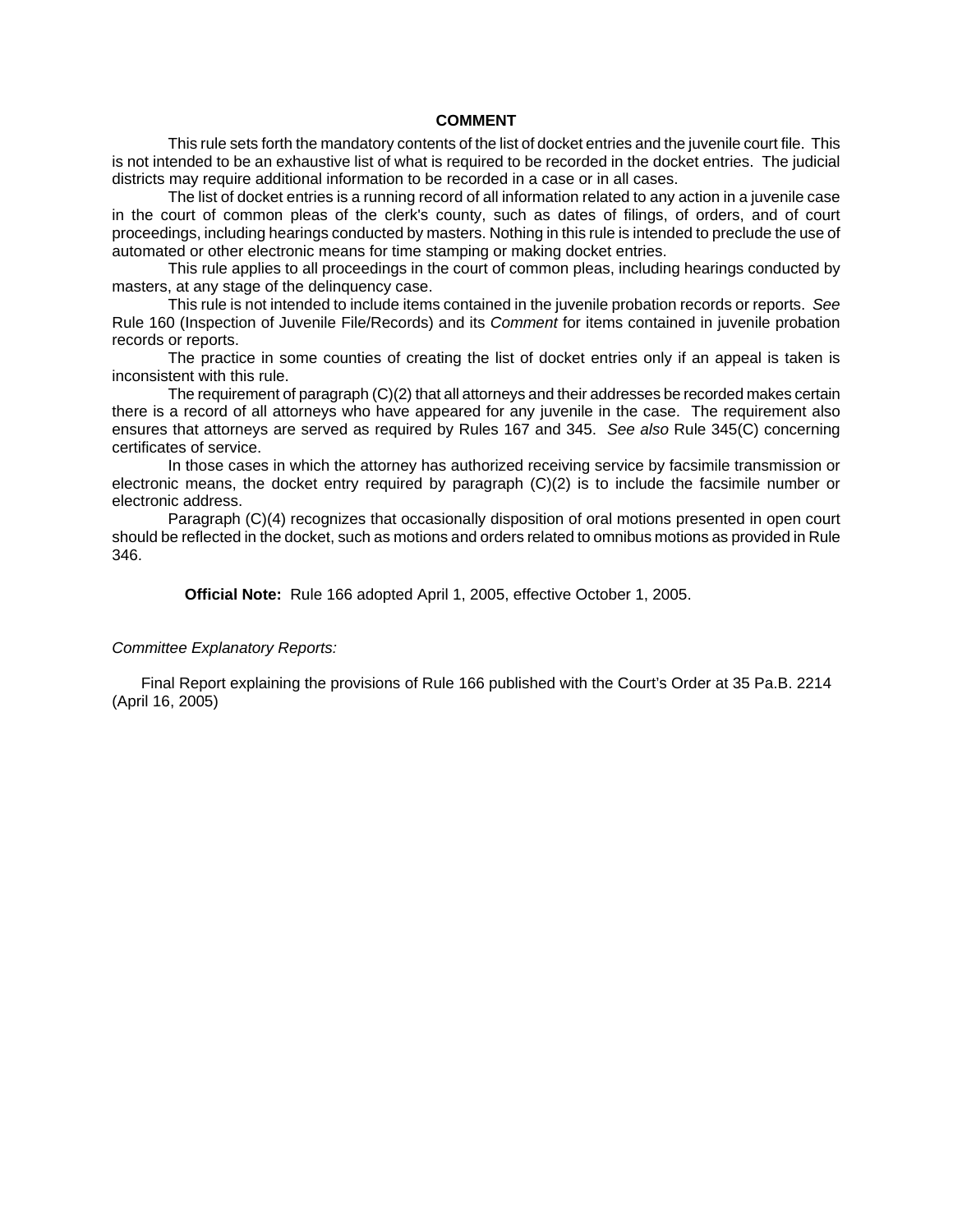## **RULE 220. PROCEDURE IN CASES COMMENCED BY ARREST WITHOUT WARRANT**

- A. The person arresting a juvenile shall promptly:
	- 1) notify the juvenile's guardian of:
		- a) the arrest of the juvenile;
		- b) the reason for the arrest; and
		- c) the juvenile's whereabouts; and
	- 2) either:
		- a) release the juvenile to his or her guardian upon the guardian's promise to bring the juvenile before the court when requested by the court, unless detention of the juvenile is warranted; or
		- b) deliver the juvenile before the court or to a detention facility designated by the court; or
		- c) deliver the juvenile to a medical facility if the juvenile is believed to be suffering from a physical condition or illness that requires prompt treatment.
	- B. In all cases, the person arresting the juvenile promptly shall submit the written allegation, as required by Rule 231(A)(2).

#### **COMMENT**

The juvenile probation officer can accept juveniles for the court as described in paragraph  $(A)(2)(b)$ .

The release of the juvenile does not eliminate the requirement of submission of a written allegation. For the general procedures governing written allegations, see Chapter Two, Part (C). *See* 42 Pa.C.S. § 6326.

*See* **42 Pa.C.S. § 6308 for the taking of fingerprints and photographs by law enforcement officers. The arresting officer is to ensure that the fingerprints and photographs are forwarded to the central repository as required by the Pennsylvania State Police. 42 Pa.C.S. § 6309(c).**

**Official Note:** Rule 220 adopted April 1, 2005, effective October 1, 2005.

### *Committee Explanatory Reports:*

Final Report explaining the provisions of Chapter Two, Part B published with the Court's Order at 35 Pa.B. 2214 (April 16, 2005).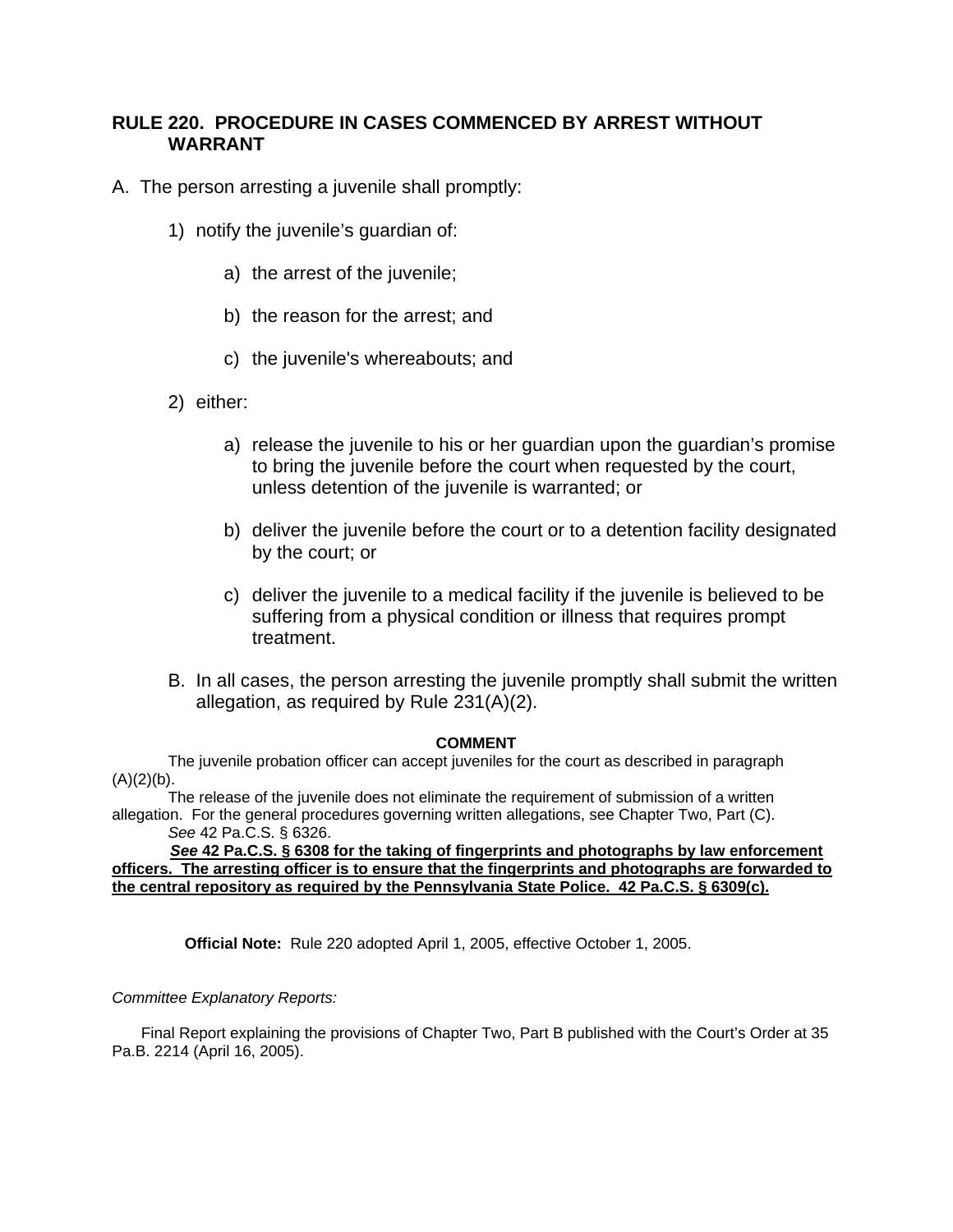# **RULE 232. CONTENTS OF WRITTEN ALLEGATION**

Every written allegation shall contain:

- 1) the name of the person making the allegations;
- 2) the name, date of birth, and address, if known, of the juvenile, or if unknown, a description of the juvenile;
- 3) a statement that:
	- a) it is in the best interest of the juvenile and the public that the proceedings be brought; and
	- b) the juvenile is in need of treatment, supervision, or rehabilitation;
- 4) the date when the offense is alleged to have been committed; provided, however:
	- a) if the specific date is unknown, or if the offense is a continuing one, it shall be sufficient to state that it was committed on or about any date within the period of limitations; and
	- b) if the date or day of the week is an essential element of the offense alleged, such date or day shall be specifically set forth;
- 5) the place where the offense is alleged to have been committed;
- 6) a) i) a summary of the facts sufficient to advise the juvenile of the nature of the offense alleged; and
	- ii) the official or customary citation of the statute and section, or other provision of law which the juvenile is alleged to have violated, but an error in such citation shall not affect the validity or sufficiency of the written allegation; or
	- b) a certification that the juvenile has not complied with the sentence imposed for a conviction of a summary offense;
- 7) the name and age of any conspirators, if known;
- 8) a statement that the acts were against the peace and dignity of the Commonwealth of Pennsylvania or in violation of an ordinance of a political subdivision;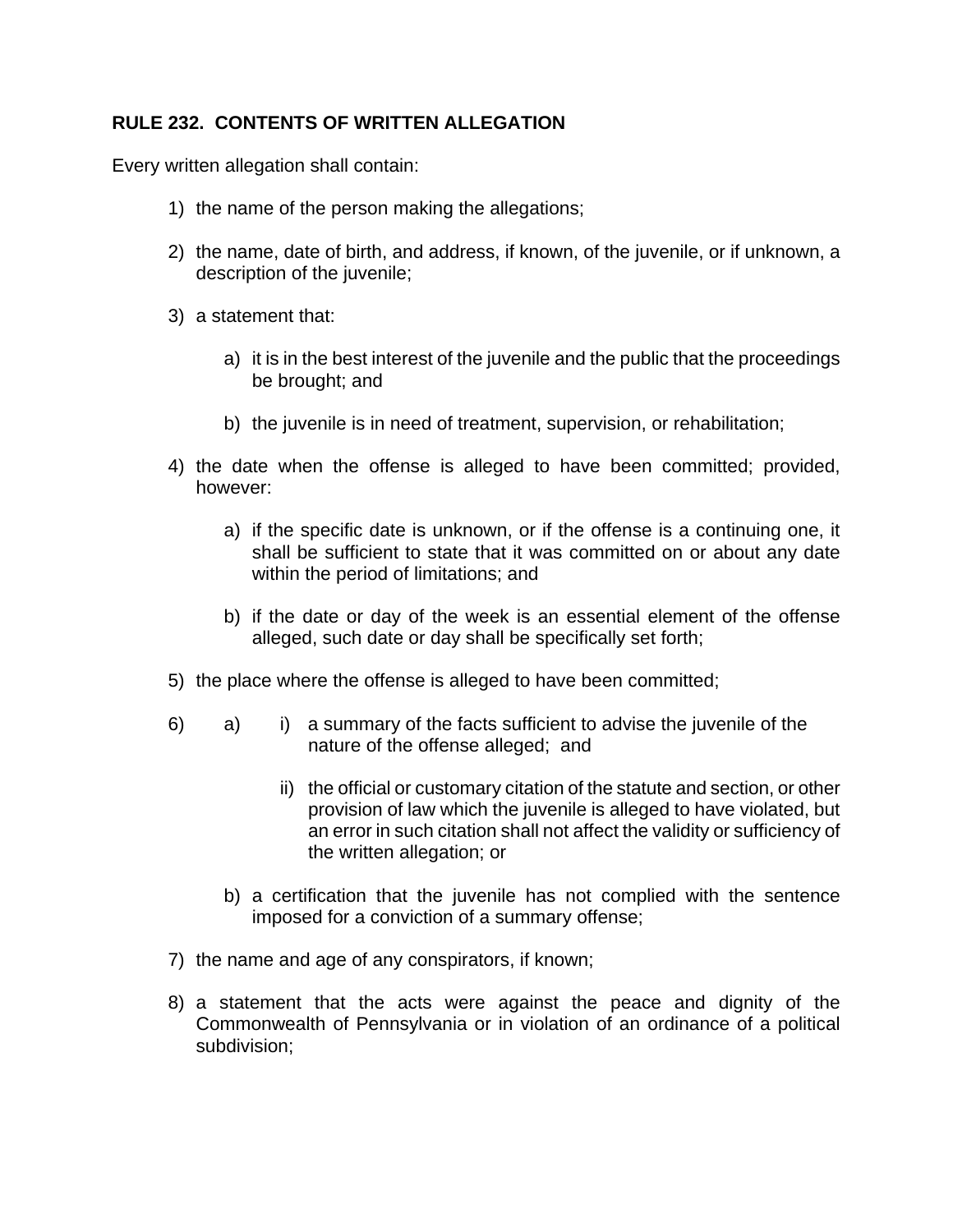## 9) **a notation on whether the juvenile has or has not been fingerprinted and photographed;**

**10)** a notation if criminal laboratory services are requested in the case;

- **[10]11**) a verification by the person making the allegation that the facts set forth in the written allegation are true and correct to the person's personal knowledge, information, or belief, and that any false statement made is subject to the penalties of the Crimes Code, 18 Pa.C.S. § 4904, relating to unsworn falsification to authorities; and
- **[11]12**) the signature of the person making the allegation and the date of execution of the written allegation.

### **COMMENT**

This rule sets forth the required contents of all written allegations whether the person making the allegation is a law enforcement officer, a police officer, or a private citizen. *See* http://www.courts.state. pa.us for a copy of the written allegation form that is to be submitted.

#### *See* **42 Pa.C.S. § 6308 for the taking of fingerprints and photographs pursuant to paragraph (9).**

**Official Note:** Rule 232 adopted April 1, 2005, effective October 1, 2005. Amended December 3, 2007, effective immediately.

### *Committee Explanatory Reports:*

Final Report explaining the provisions of Rule 232 published with the Court's Order at 35 Pa.B. 2214 (April 16, 2005). Final Report explaining the amendments to Rule 232 published with the Court's Order at 37 Pa.B. 6743 (December 22, 2007).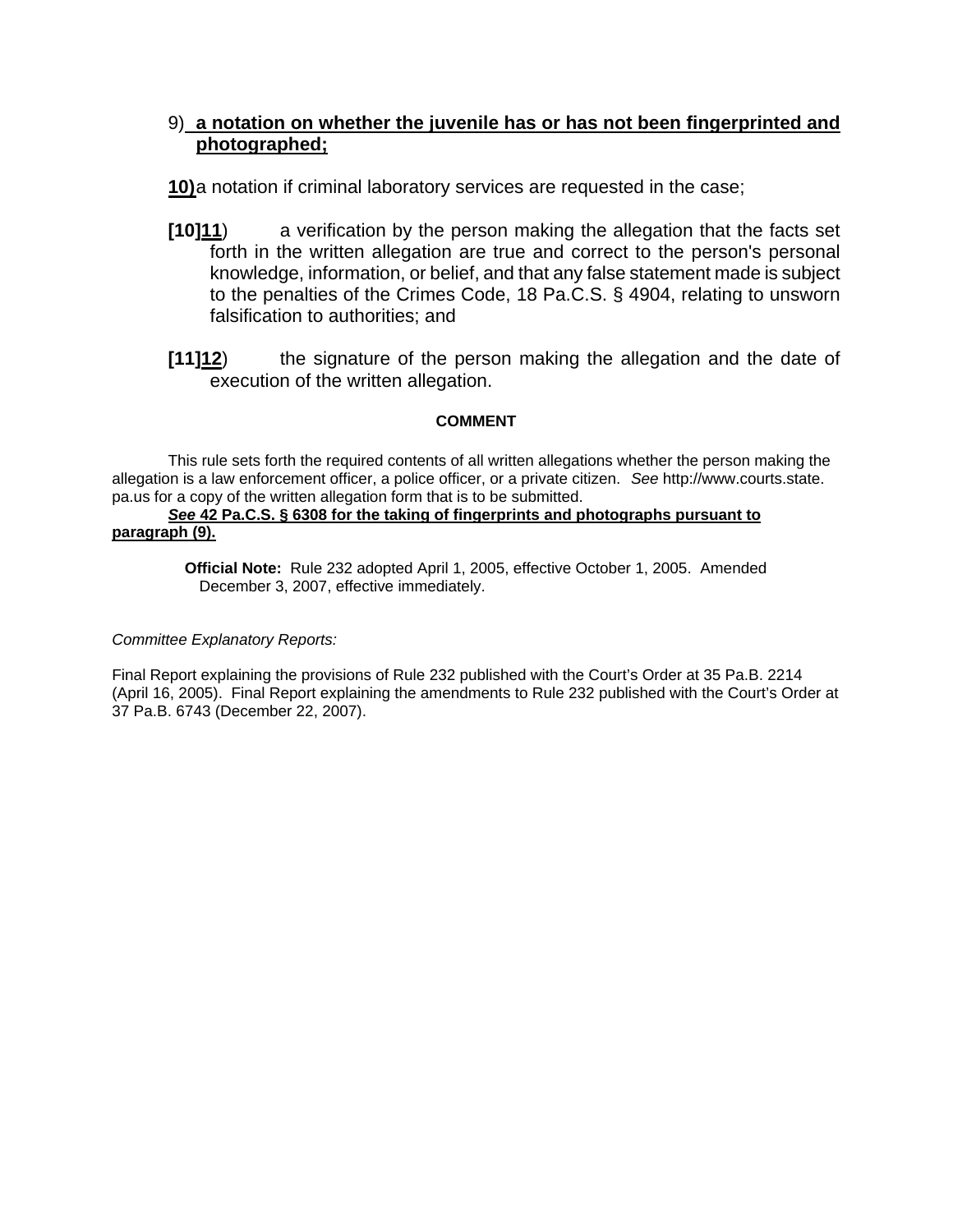# **RULE 330. PETITION: FILING, CONTENTS, FUNCTION**

- A. **Certification.** The District Attorney of any county may require that an attorney for the Commonwealth shall file all petitions. If the District Attorney elects to require an attorney for the Commonwealth to file the petition, the District Attorney shall file a certification with the court of common pleas. The certification shall:
	- 1) state that an attorney for the Commonwealth shall file petitions; and
	- 2) specify any limitations on the filing or classes of petitions.
- B. **Filings.** In every delinquency proceeding, the attorney for the Commonwealth or the juvenile probation officer shall file a petition with the clerk of courts if it has been determined that informal adjustment or another diversionary program is inappropriate.
- C. **Petition contents.** Every petition shall set forth plainly:
	- 1) the name of the petitioner;
	- 2) the name, date of birth, and address, if known, of the juvenile, or if unknown, a description of the juvenile;
	- 3) a statement that:
		- a) it is in the best interest of the juvenile and the public that the proceedings be brought; and
		- b) the juvenile is in need of treatment, supervision, or rehabilitation;
	- 4) the date when the offense is alleged to have been committed; provided, however:
		- a) if the specific date is unknown, or if the offense is a continuing one, it shall be sufficient to state that it was committed on or about any date within the period of limitations; and
		- b) if the date or day of the week is an essential element of the offense alleged, such date or day shall be specifically set forth;
	- 5) the place where the offense is alleged to have been committed;
	- 6) a) i) a summary of the facts sufficient to advise the juvenile of the nature of the offense alleged; and
		- ii) the official or customary citation of the statute and section, or other provision of law which the juvenile is alleged to have violated, but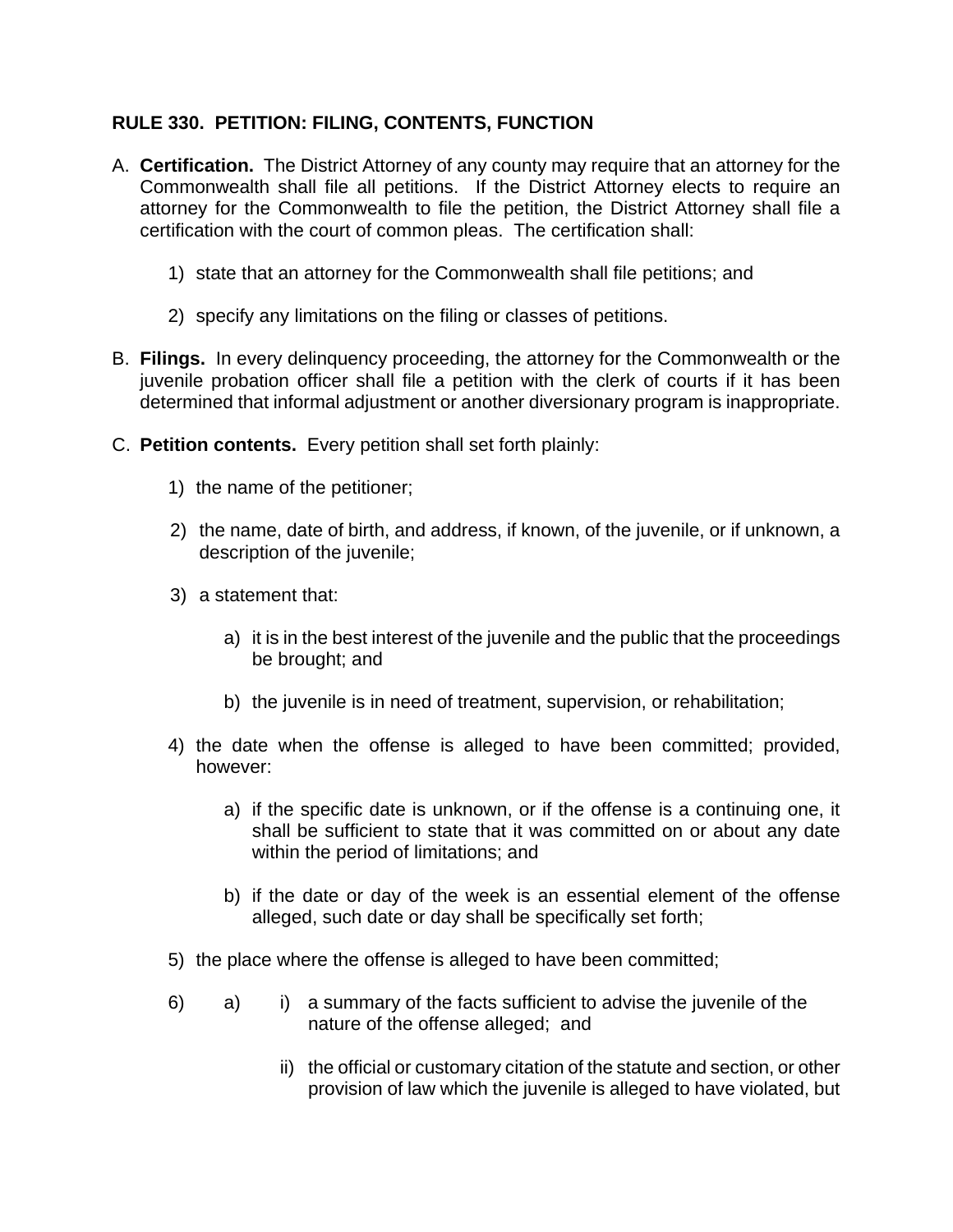an error in such citation shall not affect the validity or sufficiency of the written allegation; or

- b) a certification that the juvenile has not complied with the sentence imposed for a conviction of a summary offense.
- 7) the name and age of any conspirators, if known;
- 8) a statement that the acts were against the peace and dignity of the Commonwealth of Pennsylvania or in violation of an ordinance of a political subdivision;

### 9) **a notation on whether the juvenile has or has not been fingerprinted and photographed;**

**10)** a notation if criminal laboratory services are requested in the case;

- **[10]11**) a verification by the petitioner that the facts set forth in the petition are true and correct to the petitioner's personal knowledge, information, or belief, and that any false statements are subject to the penalties of the Crimes Code, 18 Pa.C.S. § 4904, relating to unsworn falsification to authorities;
- **[11]12**) the signature of the petitioner and the date of the execution of the petition;
- **[12]13**) the whereabouts of the juvenile and if taken into custody, the date and time thereof;
- **[13]14)** the name and address of the juvenile's guardian, or if unknown, the name and address of the nearest adult relative; and
- **[14]15**) an averment as to whether the case is eligible pursuant to 42 Pa.C.S. § 6307 (b)(1)(ii) for limited public information.

### **COMMENT**

Under paragraph (A), the District Attorney may file a certification with the court of common pleas stating that only an attorney for the Commonwealth may file a petition. If a certification has not been filed, then an attorney for the Commonwealth or a juvenile probation officer may file a petition.

A private citizen has the right to file a written allegation, not a petition. *See* Rule 800.The written allegation commences the proceedings in the juvenile system. *See* Rule 200. The case should progress in the same manner as any other case in the juvenile system. If the written allegation is disapproved, the private citizen may file a motion challenging the disapproval with the court of common pleas. *See Comment* to Rule 233.

Informal adjustment or other diversionary programs should be considered before a petition is filed. Once a petition is filed, informal adjustment is not permitted. *See Commonwealth v. J.H.B*., 760 A.2d 27 (Pa. Super. Ct. 2000).

Petitions should be filed without unreasonable delay. *See Commonwealth v. Dallenbach*, 729 A.2d 1218 (Pa. Super. Ct. 1999).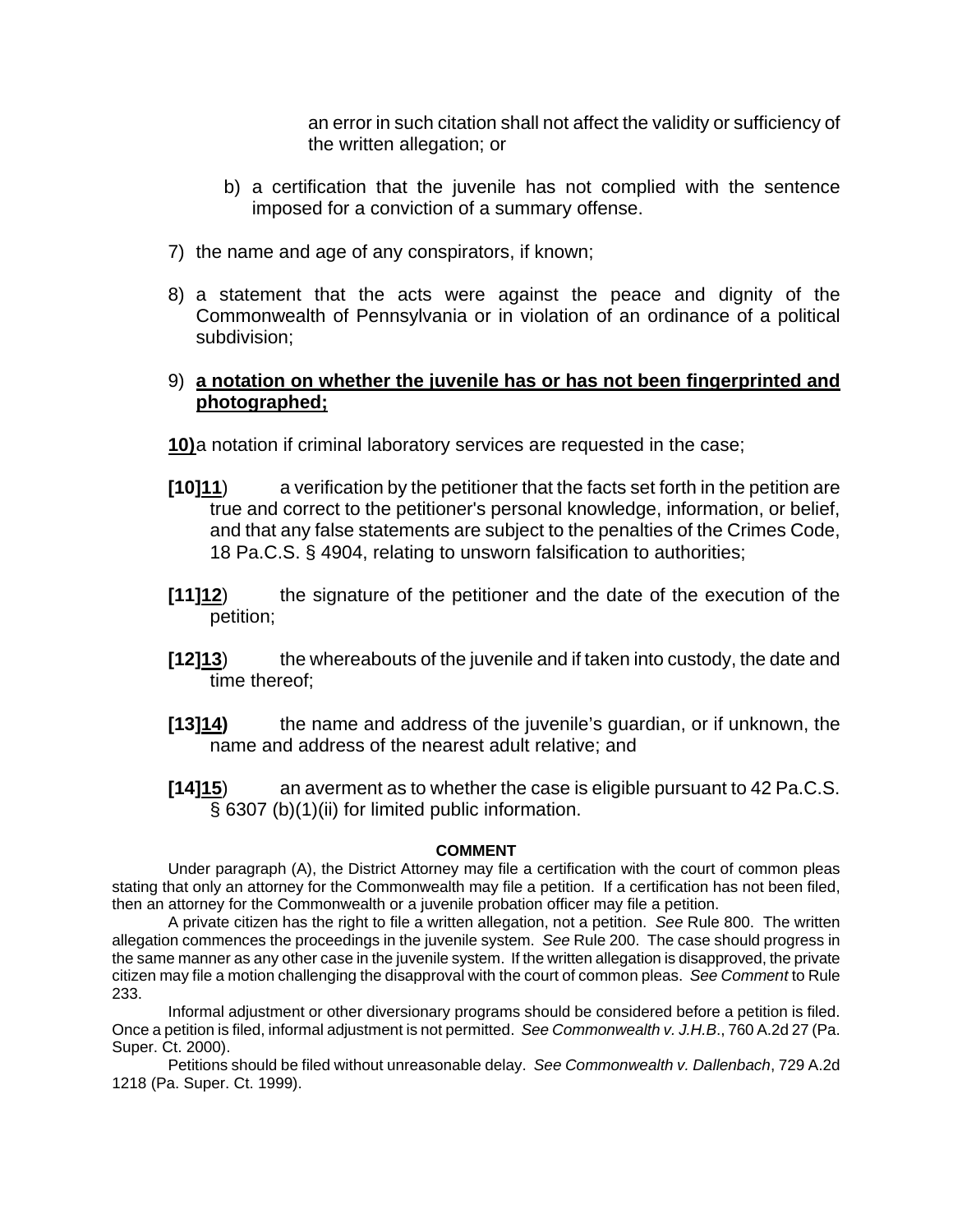#### *See* **42 Pa.C.S. § 6308 for the taking of fingerprints and photographs pursuant to paragraph (C)(9).**

The contents of a petition are the same as a written allegation except for the additional requirements in paragraphs (C)(12), (13), and (14).

Pursuant to paragraph (14), the petitioner is to designate whether the allegations in the juvenile's petition make the case eligible for limited public information. *See* 42 Pa.C.S. § 6307(b)(2). When the case is designated, the clerk of courts is to mark the file clearly. For information that is available to the public in those eligible cases, see Rule 160.

**Official Note:** Rule 330 adopted April 1, 2005, effective October 1, 2005. Amended August 20, 2007, effective December 1, 2007.

#### *Committee Explanatory Reports:*

Final Report explaining the provisions of Rule 330 published with the Court's Order at 35 Pa.B. 2214 (April 16, 2005). Final Report explaining the amendments to Rule 330 published with the Court's Order at 37 Pa.B. 4866 (September 8, 2007).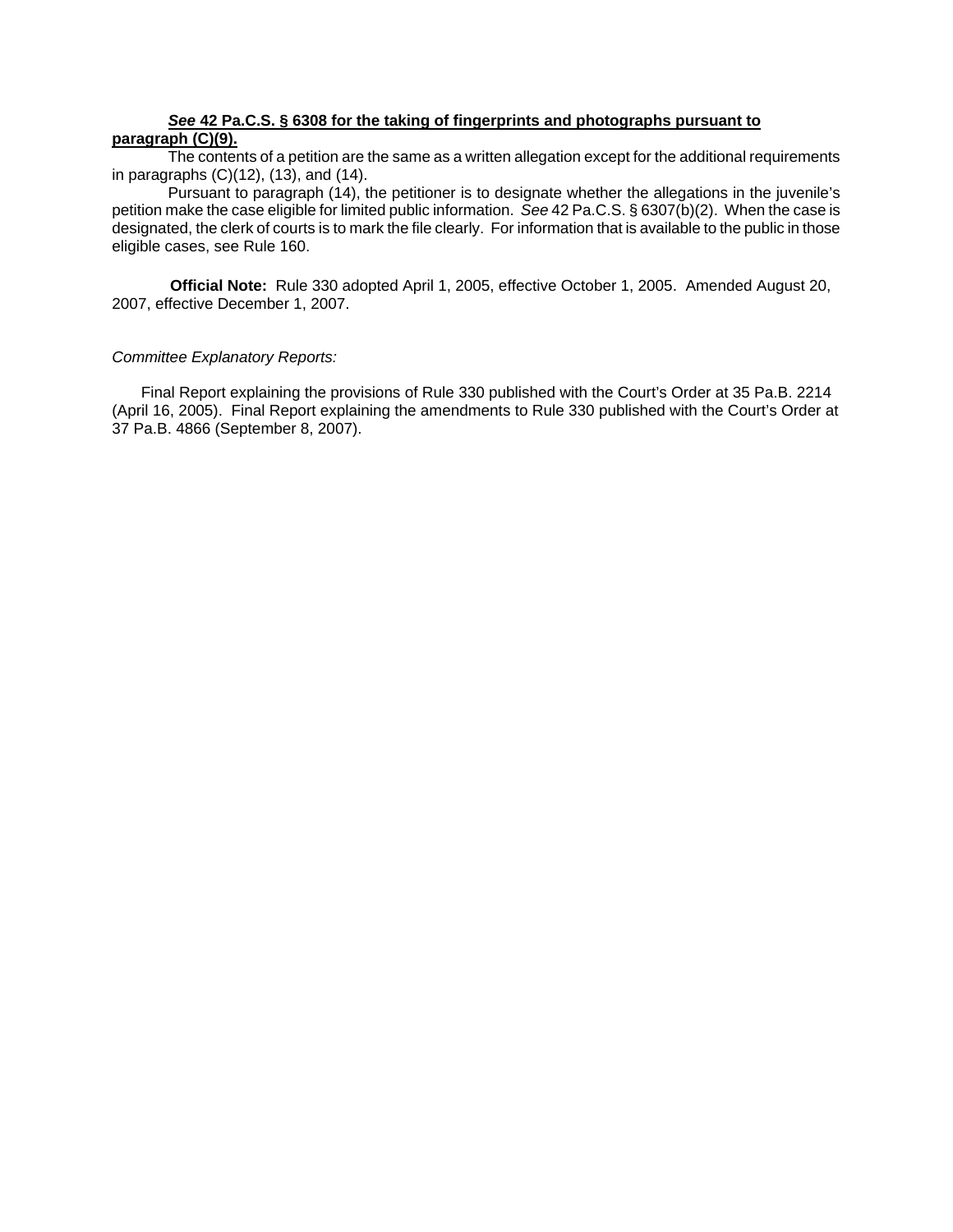# **RULE 362. REQUIREMENTS OF THE SUMMONS**

The summons shall:

- 1) be in writing;
- 2) set forth the date, time, and place of the adjudicatory hearing;
- 3) instruct the juvenile about the juvenile's right to counsel, and if the juvenile is without financial resources or otherwise unable to employ counsel, the right to assigned counsel;
- 4) give a warning stating that the failure to appear for the hearing may result in arrest; **[and]**
- 5) include a copy of the juvenile petition**; and**

### **6) include an order directing the juvenile to submit to fingerprinting and photographing by a law enforcement agency in all cases in which the juvenile has not previously been fingerprinted or photographed**.

### **COMMENT**

Section 6335(a) of the Juvenile Act requires a copy of the petition to accompany the summons. 42 Pa.C.S. § 6335(a).

*See* **42 Pa.C.S. § 6308 for the taking of fingerprints and photographs.**

**Official Note:** Rule 362 adopted April 1, 2005, effective October 1, 2005.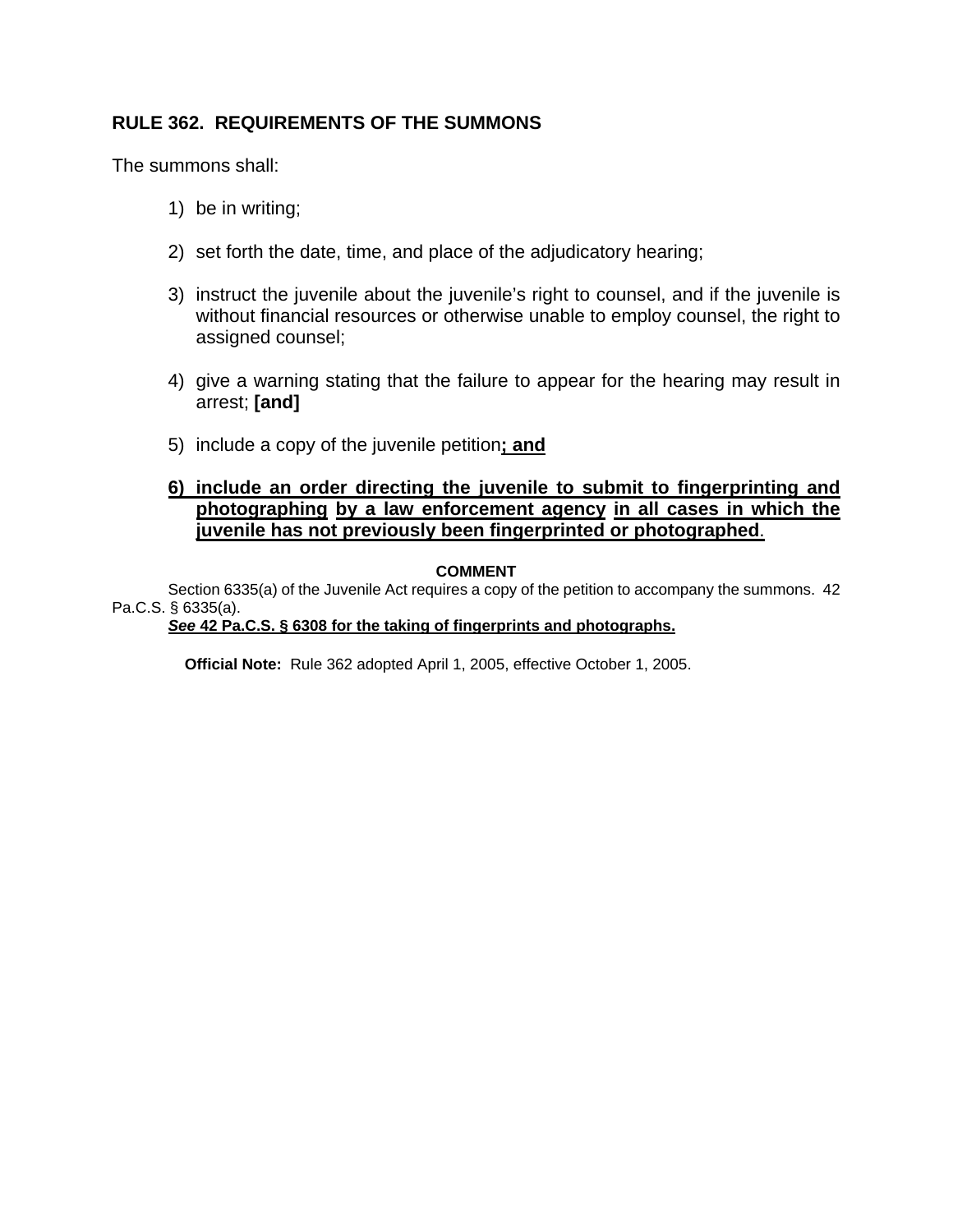### **RULE 408. RULING ON OFFENSES**

- A. Within seven days of hearing the evidence on the petition or accepting an admission under Rule 407, the court shall enter a finding by specifying which, if any, offenses, including grading and counts, alleged in the petition were committed by the juvenile.
- B. If the court finds the juvenile did not commit **all of** the alleged delinquent acts, the court shall dismiss the allegations and release the juvenile, if detained, unless there are other grounds for the juvenile's detention. **The court shall also order the destruction of any fingerprints or photographs which have been taken and shall expunge the records pursuant to Rule 172.**
- C. If the court finds that the juvenile committed any delinquent act, the court shall proceed as provided in Rule 409.

### **COMMENT**

Under paragraph (A), for any offense the court finds that the juvenile committed, the court is to specify the grading and count(s). *See* 42 Pa.C.S. § 6341(b). It is noted that some offenses have no specific grading, i.e., ungraded felony or misdemeanor of the Controlled Substance, Drug, Device and Cosmetic Act, 35 P.S. § 780-101 *et seq.*, or the ungraded delinquent act of failure to comply with a sentence for a summary offense, 42 Pa.C.S. § 6302 (definition of "delinquent act").

Under paragraph (B), if all the allegations are dismissed, the court is to order the destruction of fingerprints and photographs. *See* 42 Pa.C.S. § 6341(a). **The court also is to expunge the records pursuant to 18 Pa.C.S. § 9123(a)(1) and Rule 172. In its order, the court is to specify the case reference number or other identifying number so the order only applies to the specified case.** *See Comment* **to Rule 170 for further definition of a reference number.**

**Official Note:** Rule 408 adopted April 1, 2005, effective October 1, 2005.

#### *Committee Explanatory Reports:*

Final Report explaining the provisions of Rule 408 published with the Court's Order at 35 Pa.B. 2214 (April 16, 2005).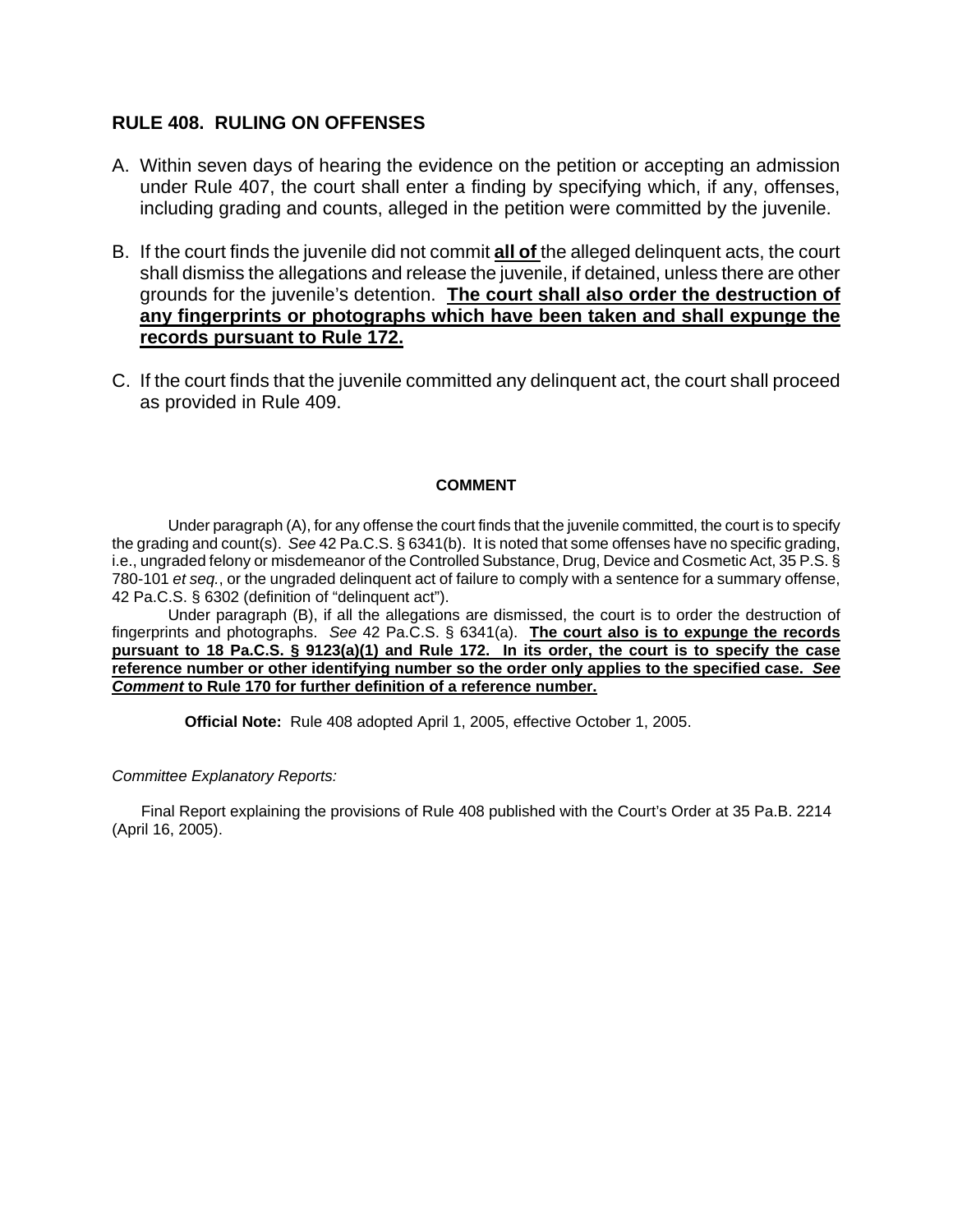# **RULE 409. ADJUDICATION OF DELINQUENCY**

- A. **Adjudicating the juvenile delinquent.** Once the court has ruled on the offenses as provided in Rule 408, the court shall conduct a hearing to determine if the juvenile is in need of treatment, supervision, or rehabilitation.
	- 1) If the court determines that the juvenile is not in need of treatment, supervision, or rehabilitation, **the court shall enter an order providing that:**
		- **a)** jurisdiction shall be terminated and the juvenile shall be released, if detained, unless there are other reasons for the juvenile's detention**; and**

# **b) any fingerprints and photographs taken shall be destroyed**.

2) If the court determines that the juvenile is in need of treatment, supervision, or rehabilitation, the court shall enter an order adjudicating the juvenile delinquent and proceed in determining a proper disposition under Rule 512*.* **The court also shall order a law enforcement agency to take, or cause to be taken, the fingerprints and photographs of the juvenile if not previously taken pursuant to this case, and to ensure that these records are forwarded to the Central Repository maintained by the Pennsylvania State Police.**

## B. **Timing.**

- 1) If the juvenile is in detention, the court shall make its finding within twenty days of the ruling on the offenses pursuant to Rule 408.
- 2) If the juvenile is not in detention, the court shall make its finding within sixty days of the ruling on the offenses pursuant to Rule 408.
- C. **Extending Time by Agreement.** The time restrictions under paragraphs (B)(1) and (B)(2) may be extended if there is an agreement by both parties.

### **COMMENT**

Under paragraph (A), absent evidence to the contrary, evidence of the commission of acts that constitute a felony is sufficient to sustain a finding that the juvenile is in need of treatment, supervision, or rehabilitation. *See* 42 Pa.C.S. § 6341(b).

This rule addresses adjudicating the juvenile delinquent or releasing the juvenile from the court's jurisdiction. This determination is different from finding the juvenile committed a delinquent act under Rule 408.

**Pursuant to 42 Pa.C.S. § 6308(c)(3), all fingerprints and photographic records are to be destroyed upon order of the court if the juvenile is not adjudicated delinquent.** 

#### **A report on the disposition is to be sent to the Juvenile Court Judges' Commission.** *See* **42 Pa.C.S. § 6309(d).**

For dispositional hearing procedures, see Chapter Five.

**Official Note:** Rule 409 adopted April 1, 2005, effective October 1, 2005.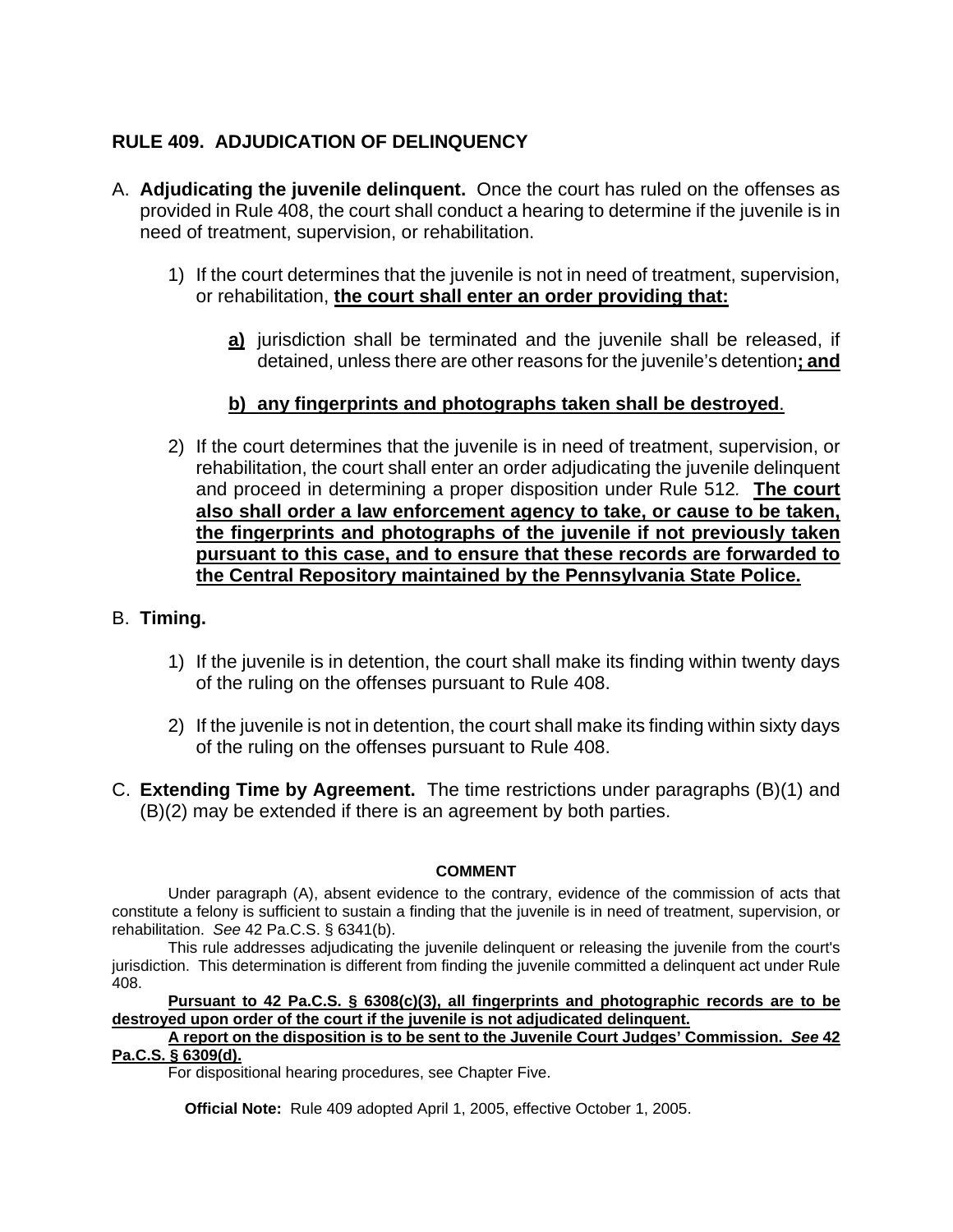# *Committee Explanatory Reports:*

Final Report explaining the provisions of Rule 409 published with the Court's Order at 35 Pa.B. 2214 (April 16, 2005).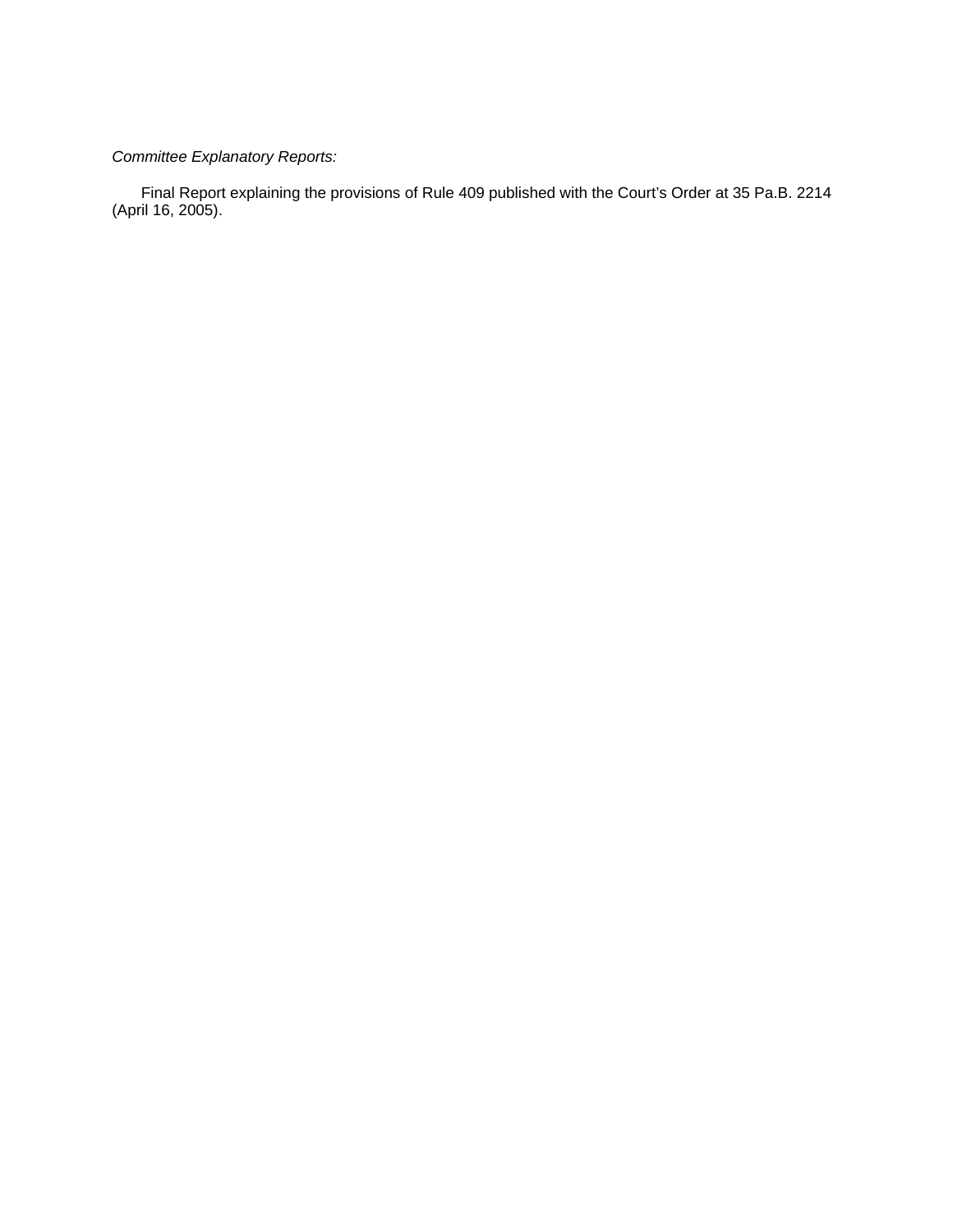## **RULE 515. DISPOSITIONAL ORDER**

- A. **Generally.** When the court enters a disposition **for a juvenile who is adjudicated delinquent pursuant to Rule 409**, the court shall issue a written order, which provides balanced attention to the protection of the community, accountability for the offenses committed, and development of the juvenile's competencies to enable the juvenile to become a responsible and productive member of the community. The order shall include:
	- 1) the terms and conditions of the disposition;
	- 2) the name of any agency or institution that is to provide care, treatment, supervision, or rehabilitation of the juvenile;
	- 3) a designation whether the case is eligible pursuant to 42 Pa.C.S. § 6307 (b)(1)(i) for limited public information;

### 4) **a directive that the juvenile shall submit to fingerprinting and photographing in all cases in which the juvenile has not previously been fingerprinted or photographed;**

- **5)** the date of the order; and
- **[5]6**) the signature and printed name of the judge entering the order.
- B. **Restitution.** If restitution is ordered in a case, the dispositional order shall include:
	- 1) a specific amount of restitution to be paid by the juvenile;
	- 2) to whom the restitution is to be paid; and
	- 3) a payment schedule, if so determined by the court.
- C. **Guardian participation.** The court shall include any obligation in its dispositional order imposed upon the guardian.

# **D. Disposition reporting. The court shall forward the case disposition to the Juvenile Court Judges' Commission.**

## **COMMENT**

Pursuant to paragraph (A)(3), the court is to determine if the case is eligible for limited public information under the requirements of 42 Pa.C.S. § 6307 (b)(1)(i). *See* 42 Pa.C.S. § 6307 (b)(2). When the case is designated, the clerk of courts is to mark the file clearly. For information that is available to the public in those eligible cases, see Rule 160.

*See* 23 Pa.C.S. § 5503 and 42 Pa.C.S. §**§ 6308, 6309 &** 6310.